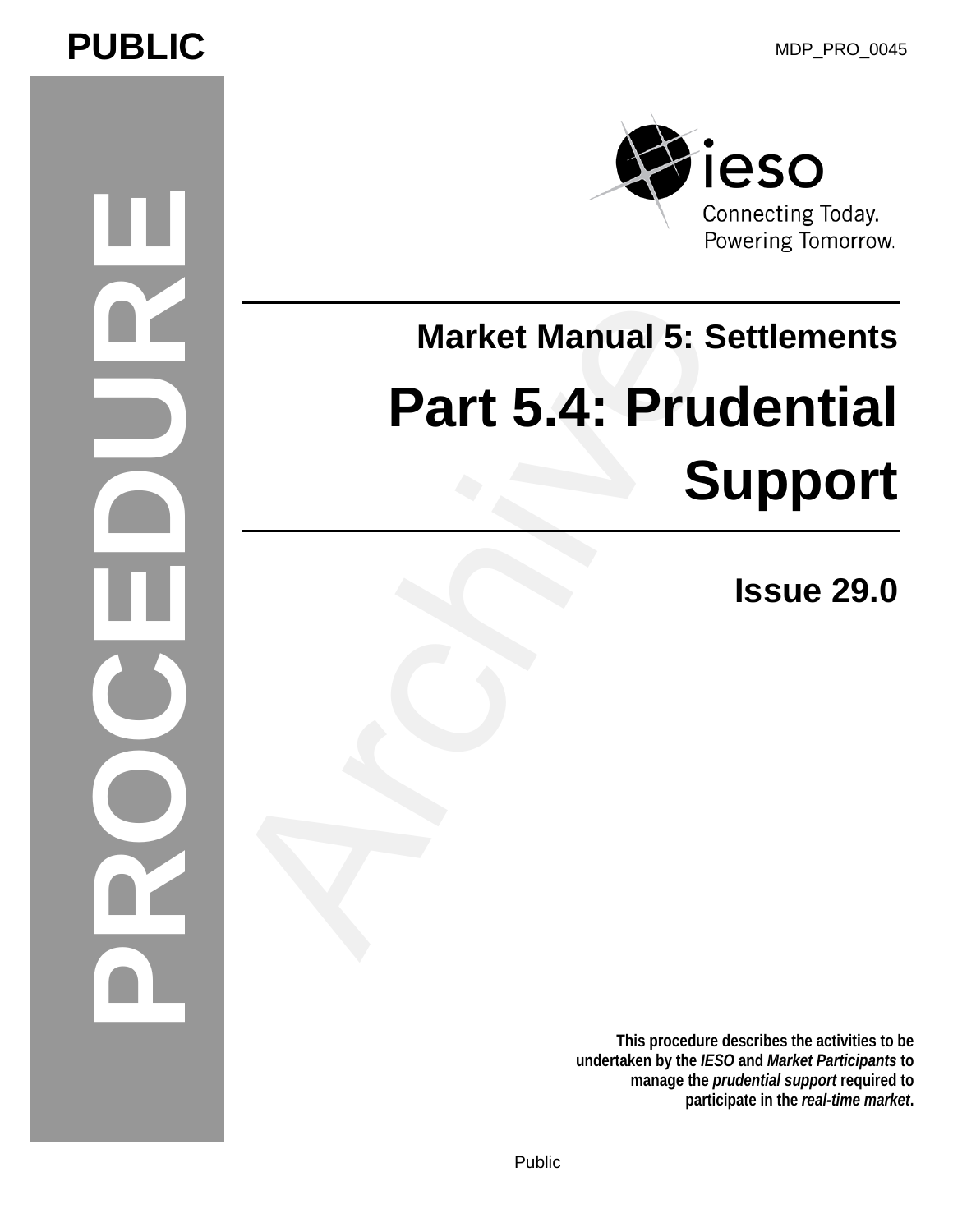#### **Disclaimer**

The posting of documents on this Web site is done for the convenience of *market participants* and other interested visitors to the *IESO* Web site. Please be advised that, while the *IESO* attempts to have all posted documents conform to the original, changes can result from the original, including changes resulting from the programs used to format the documents for posting on the Web site as well as from the programs used by the viewer to download and read the documents. The *IESO* makes no representation or warranty, express or implied, that the documents on this Web site are exact reproductions of the original documents listed. In addition, the documents and information posted on this Web site are subject to change. The *IESO* may revise, withdraw or make final these materials at any time at its sole discretion without further notice. It is solely your responsibility to ensure that you are using up-to-date documents and information.

This *market manual* may contain a summary of a particular *market rule*. Where provided, the summary has been used because of the length of the *market rule* itself. The reader should be aware, however, that where a *market rule* is applicable, the obligation that needs to be met is as stated in the "Market Rules". To the extent of any discrepancy or inconsistency between the provisions of a particular *market rule* and the summary, the provision of the *market rule* shall govern. the original documents listed. In addition, the documents and information-<br>subject to change. The *ESSO* may revise, withdraw or make final these<br>dial the discretion without further notice. It is solely your responsibility

**Document ID** MDP\_PRO\_0045 **Document Name** Part 5.4: Prudential Support **Issue** Issue 29.0 **Reason for Issue** Updated in advance of Baseline 42.1 **Effective Date** October 15, 2019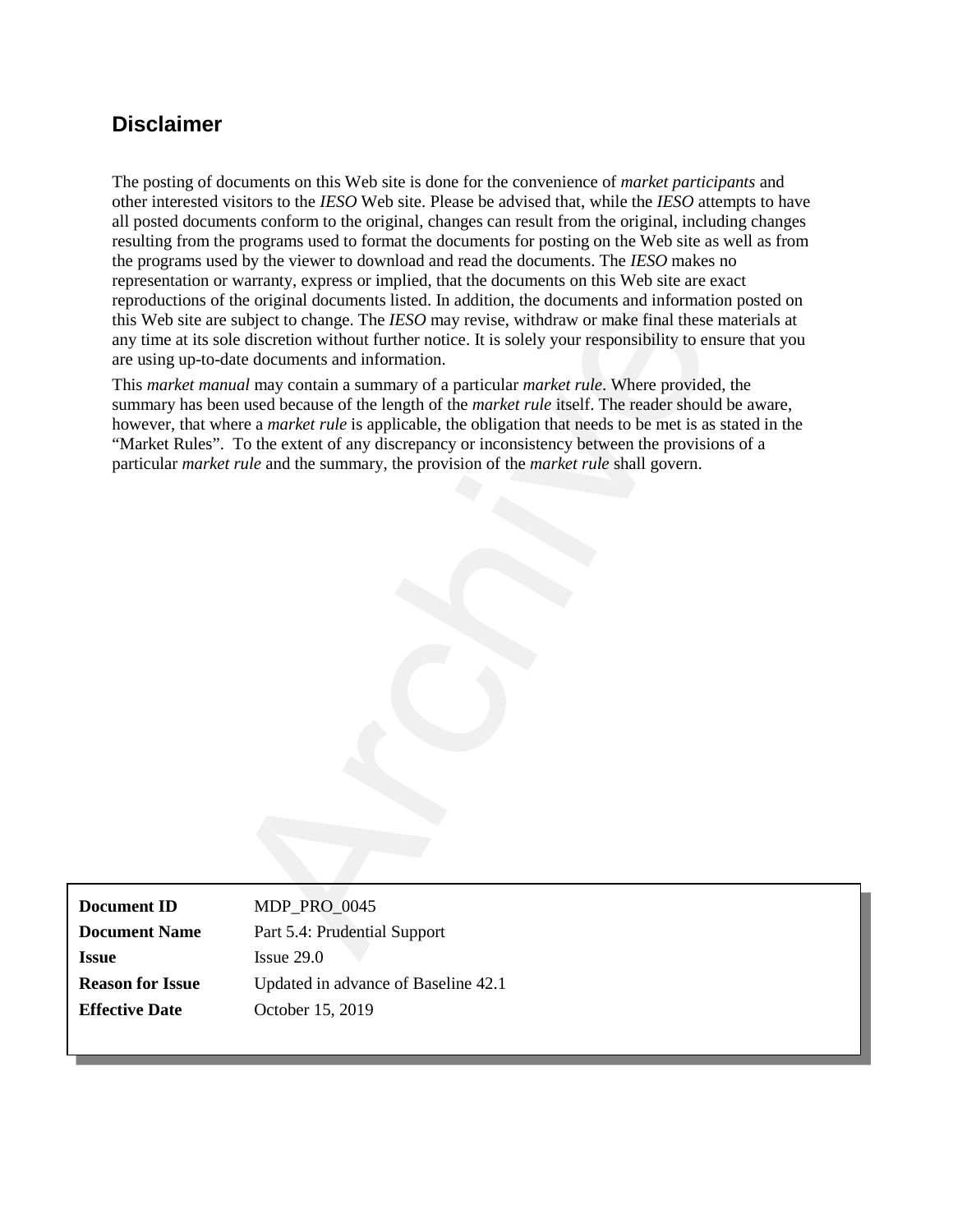| <b>Issue</b> | <b>Reason for Issue</b>                                                                                                                                                                                                                                                                                                                        | <b>Date</b>            |
|--------------|------------------------------------------------------------------------------------------------------------------------------------------------------------------------------------------------------------------------------------------------------------------------------------------------------------------------------------------------|------------------------|
| 1.0          | Unapproved version released for Baseline 3                                                                                                                                                                                                                                                                                                     | June 19, 2000          |
| 2.0          | Unapproved version released for Baseline 4<br>October 2, 2000                                                                                                                                                                                                                                                                                  |                        |
| 3.0          | Unapproved version released for Baseline 5                                                                                                                                                                                                                                                                                                     | January 2, 2001        |
| 4.0          | Unapproved version released for Baseline 6                                                                                                                                                                                                                                                                                                     | February 21, 2001      |
| 5.0          | Unapproved version released for Baseline 6.1                                                                                                                                                                                                                                                                                                   | April 2, 2001          |
| 6.0          | Issue released for Baseline 6.2                                                                                                                                                                                                                                                                                                                | May 22, 2001           |
| 7.0          | Issue released for Baseline 6.5                                                                                                                                                                                                                                                                                                                | September 26, 2001     |
| 8.0          | Issue released for Baseline 6.6                                                                                                                                                                                                                                                                                                                | November 26, 2001      |
| 9.0          | Issue released for Baseline 7.0                                                                                                                                                                                                                                                                                                                | <b>January 9, 2002</b> |
| 10.0         | Issue released as update to 7.0                                                                                                                                                                                                                                                                                                                | April 24, 2002         |
| 11.0         | Issue released for introduction of DPP                                                                                                                                                                                                                                                                                                         | April 25, 2002         |
| 12.0         | June 26, 2002<br>Issue released as update to 7.0                                                                                                                                                                                                                                                                                               |                        |
| 13.0         | Issue released as Baseline 9.0                                                                                                                                                                                                                                                                                                                 | December 12, 2002      |
| 14.0         | Issue released to reflect deletion of DPP references due<br>January 13, 2003<br>to termination of the plan.                                                                                                                                                                                                                                    |                        |
| 15.0         | Issue released for Baseline 10.0                                                                                                                                                                                                                                                                                                               | September 10, 2003     |
| 16.0         | Issue released for Baseline 12.1                                                                                                                                                                                                                                                                                                               | November 4, 2004       |
| 17.0         | Name and logo changed to IESO                                                                                                                                                                                                                                                                                                                  | March 9, 2005          |
| 18.0         | Issue released for Baseline 14.1                                                                                                                                                                                                                                                                                                               | December 7, 2005       |
| 19.0         | Revisions resulting from SE-23 Prudential Review<br>Implementation                                                                                                                                                                                                                                                                             | August 1, 2007         |
| 20.0         | Update of transmission tariff rates to reflect the new<br>Ontario Transmission Rate Schedule issued by the<br><b>Ontario Energy Board</b>                                                                                                                                                                                                      | November 1, 2007       |
| 21.0         | To reflect: $(1)$ the GST rate reduction by one<br>percentage point from 6% to 5%, effective January 1,<br>2008; and (ii) the OEB's interim fees order to allow the<br>reduction to the IESO's usage fee starting January 1,<br>2008 from \$0.815/MWh to \$0.799/MWh, and change to<br>the OPA's usage fee from \$0.372/MWh to<br>\$0.391/MWh. | February 1, 2008       |
| 22.0         | To reflect: (i) the OEB's interim fees order to change<br>the OPA's usage fee starting January 1, 2009 from<br>\$0.346/MWh to \$0.485/MWh, and (ii) the OEB's fees                                                                                                                                                                             | January 1, 2009        |

#### **Document Change History**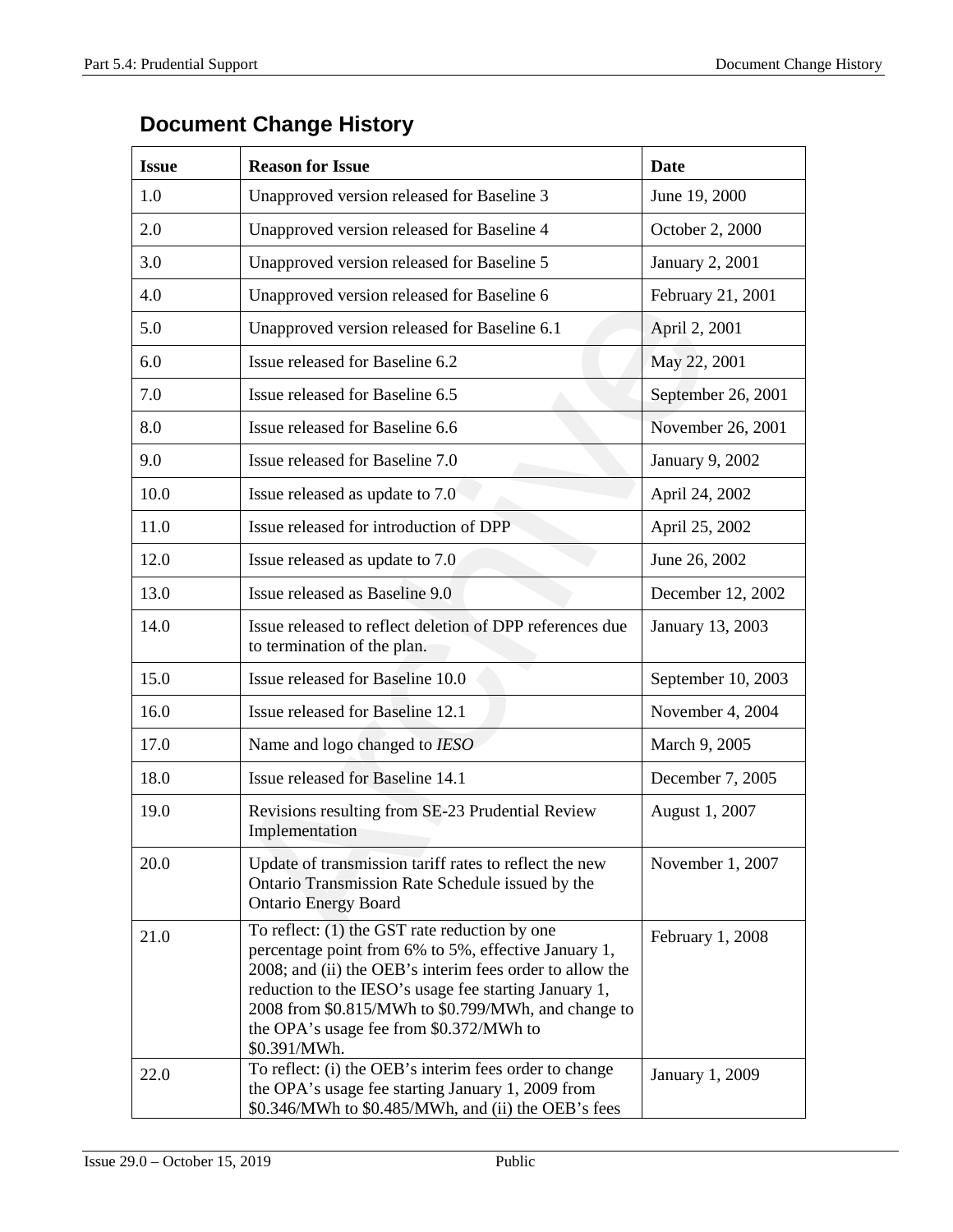|                          | order to change the Network Service, Line Connection<br>Service, and Transformation Connection Service Rates           |                                                                                                                                                                                                                                                                                                                                                                                                                                                                                                                   |                    |
|--------------------------|------------------------------------------------------------------------------------------------------------------------|-------------------------------------------------------------------------------------------------------------------------------------------------------------------------------------------------------------------------------------------------------------------------------------------------------------------------------------------------------------------------------------------------------------------------------------------------------------------------------------------------------------------|--------------------|
|                          |                                                                                                                        | from \$2.31/kW, \$0.59/kW, and \$1.61/kW to \$2.57/kW,<br>\$0.70/kW, and \$1.62/kW respectively.                                                                                                                                                                                                                                                                                                                                                                                                                  |                    |
| 23.0                     |                                                                                                                        | To reflect: (i) the OEB's interim fees order to change<br>the OPA's usage fee starting January 1, 2010 from<br>\$0.485/MWh to \$0.551/MWh, (ii) the OEB's fees order<br>to change the Network Service, Line Connection<br>Service, and Transformation Connection Service Rates<br>from \$2.66/kW, \$0.70/kW, and \$1.57/kW to \$2.97/kW,<br>\$0.73/kW, and \$1.71/kW respectively. (iii) update the<br>IESO fee to \$0.822/MWh (iv) update Rural and Remote<br>rate to \$1.30/MWh and (v) update applicable taxes | June 2, 2010       |
| 24.0                     | from 5% to 13%.<br>\$1.10/MWh                                                                                          | Updated for Baseline 28.0<br>To reflect: (i) Approval of MR-00392: Remove<br>Provisions for Physical Allocation Data (ii) the OEB's<br>fees order to change the Network Service, Line<br>Connection Service, and Transformation Connection<br>Service Rates to \$3.57/kW, \$0.80/kW, and \$1.86/kW<br>respectively. (iii) update the Rural and Remote rate to                                                                                                                                                     | September 12, 2012 |
| 25.0                     |                                                                                                                        | Updated for Baseline 31.1<br>To reflect 2013 Prudential Review                                                                                                                                                                                                                                                                                                                                                                                                                                                    | June 4, 2014       |
| 26.0                     |                                                                                                                        | Updated for Baseline 33.0<br>To reflect: DR Security Obligations                                                                                                                                                                                                                                                                                                                                                                                                                                                  | December 15, 2014  |
| 27.0                     |                                                                                                                        | Updated for Baseline 35.0<br>To reflect: DR Prudential Support Obligations                                                                                                                                                                                                                                                                                                                                                                                                                                        | March 2, 2016      |
| 28.0                     | Updated for Baseline 36.0<br>To reflect: Prudential Support Obligations for DR<br><b>Capacity Obligation Transfers</b> |                                                                                                                                                                                                                                                                                                                                                                                                                                                                                                                   | January 11, 2017   |
| 29.0                     | Updated in advance of Baseline 42.1<br>To reflect: Capacity Prudential Support Obligations                             |                                                                                                                                                                                                                                                                                                                                                                                                                                                                                                                   | October 15, 2019   |
|                          |                                                                                                                        |                                                                                                                                                                                                                                                                                                                                                                                                                                                                                                                   |                    |
| <b>Related Documents</b> |                                                                                                                        |                                                                                                                                                                                                                                                                                                                                                                                                                                                                                                                   |                    |
| <b>Document ID</b>       |                                                                                                                        | <b>Document Title</b>                                                                                                                                                                                                                                                                                                                                                                                                                                                                                             |                    |

#### **Related Documents**

| <b>Document ID</b> | <b>Document Title</b> |
|--------------------|-----------------------|
|                    |                       |
|                    |                       |
|                    |                       |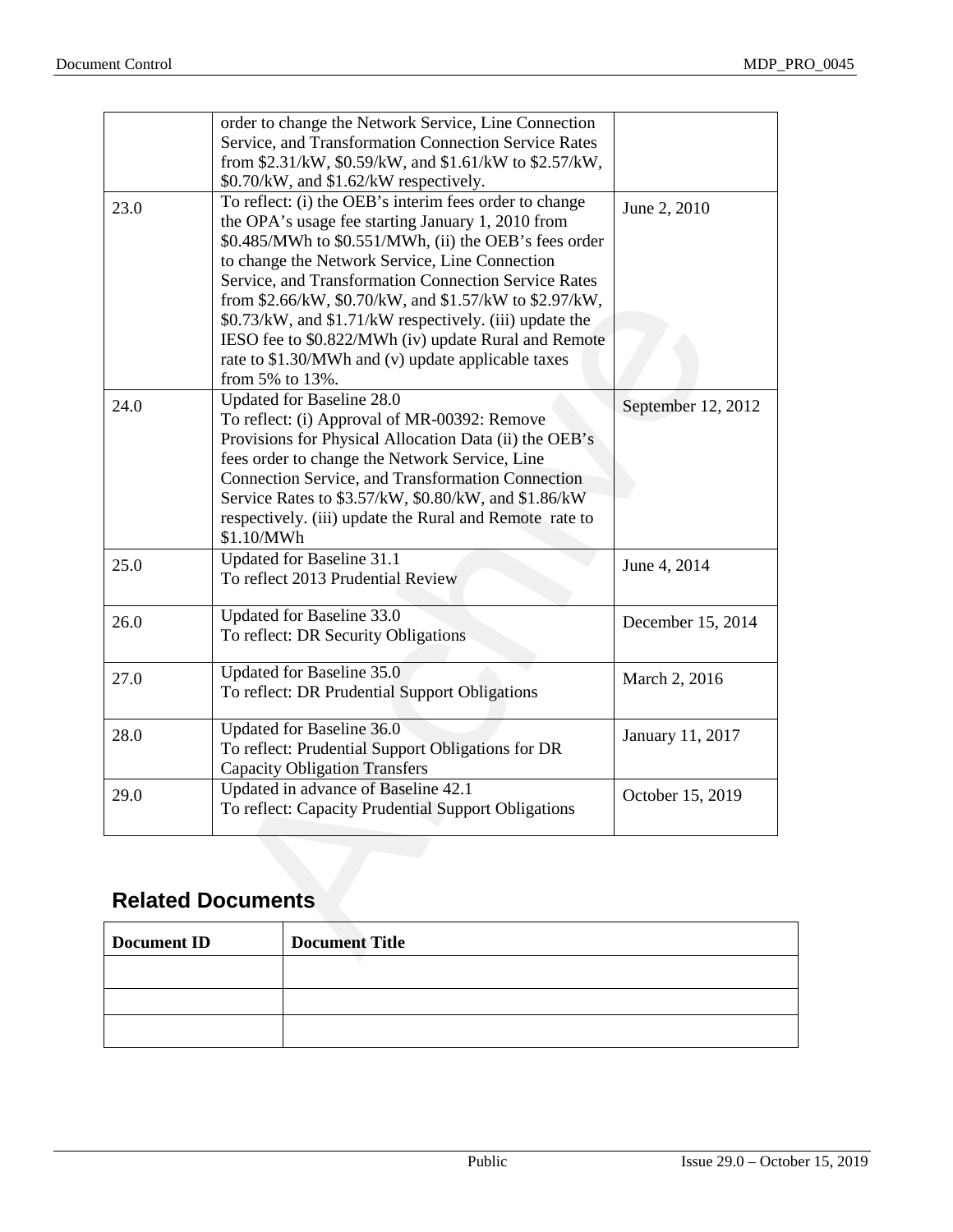# **Table of Contents**

|    | <b>List of Tables</b> |       |                                                                         |  |
|----|-----------------------|-------|-------------------------------------------------------------------------|--|
|    |                       |       |                                                                         |  |
|    |                       |       |                                                                         |  |
|    |                       |       |                                                                         |  |
| 1. |                       |       |                                                                         |  |
|    | 1.1                   |       |                                                                         |  |
|    | 1.2                   |       |                                                                         |  |
|    | 1.3                   |       |                                                                         |  |
|    |                       | 1.3.1 | Assessment of Prudential Support Obligation for the Physical Markets 11 |  |
|    |                       | 1.3.2 |                                                                         |  |
|    |                       | 1.3.3 |                                                                         |  |
|    |                       | 1.3.4 |                                                                         |  |
|    |                       | 1.3.5 |                                                                         |  |
|    |                       | 1.3.6 |                                                                         |  |
|    |                       | 1.3.8 |                                                                         |  |
|    | 1.4                   |       |                                                                         |  |
|    | 1.5                   |       |                                                                         |  |
|    | <b>Appendix A:</b>    |       |                                                                         |  |
|    | <b>Appendix B:</b>    |       | <b>Calculation of Minimum Trading Limit and Default</b>                 |  |
|    | <b>Appendix C:</b>    |       |                                                                         |  |
|    | <b>References</b>     |       |                                                                         |  |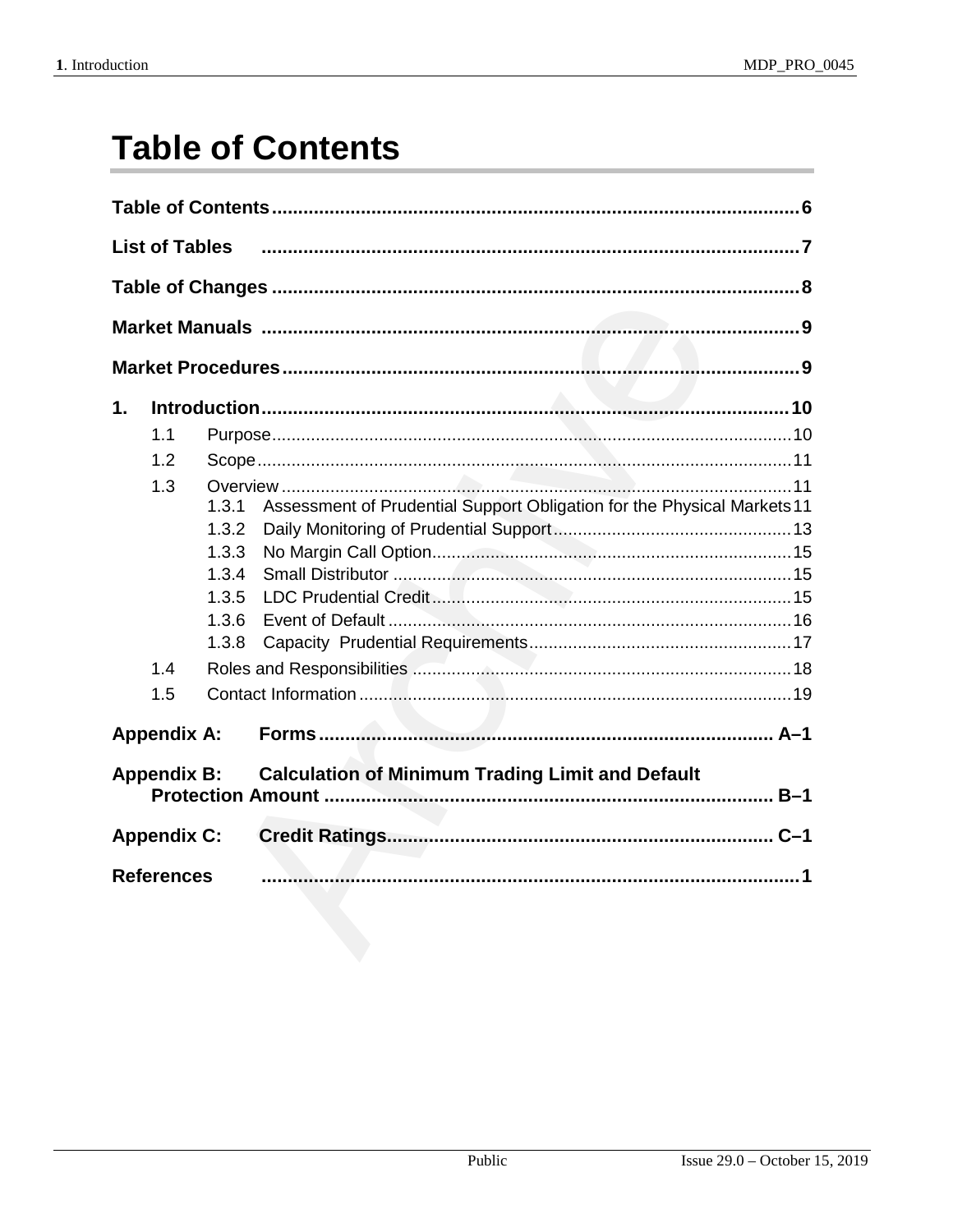# **List of Tables**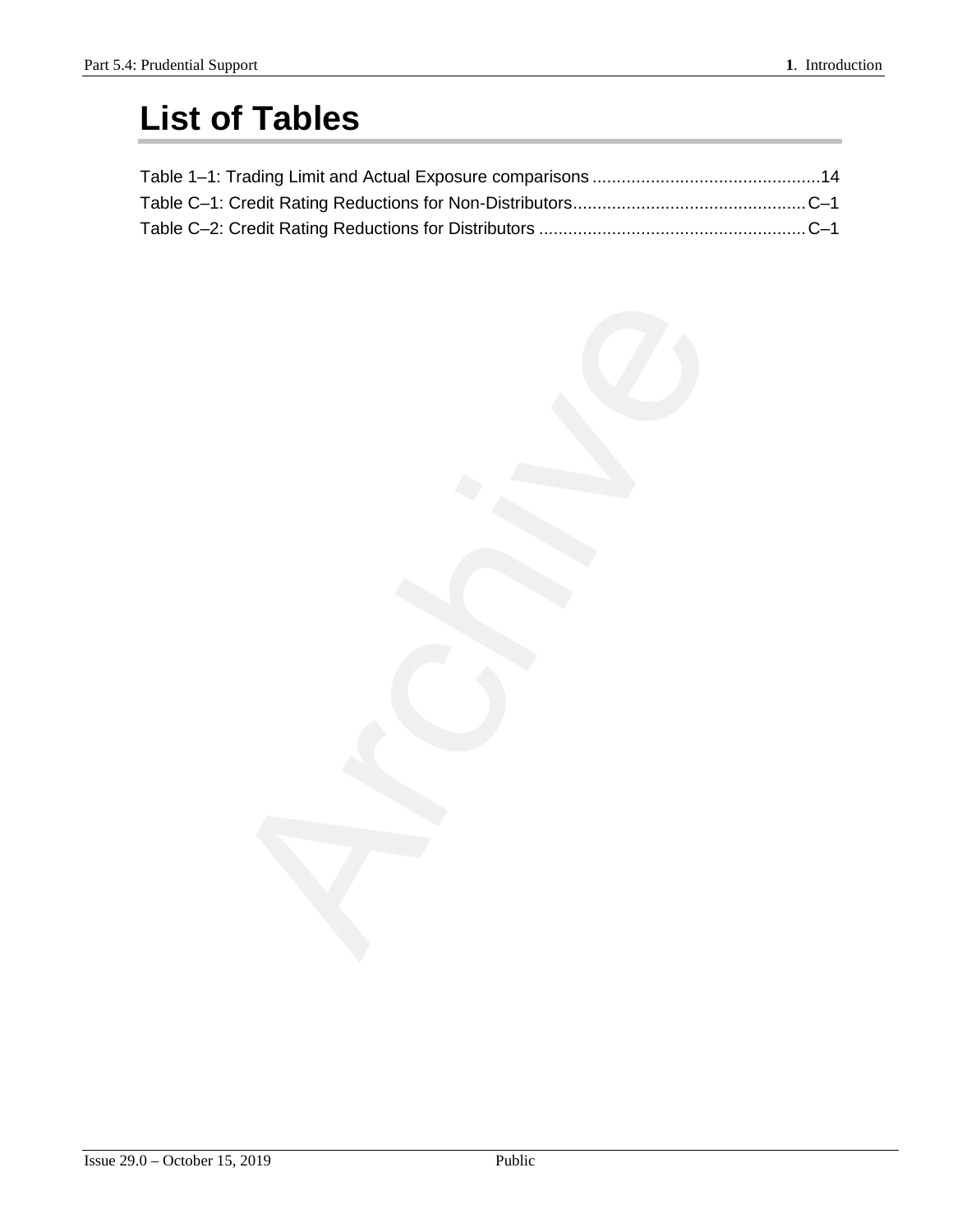# **Table of Changes**

| Reference<br>(Paragraph and<br>Section) | <b>Description of Change</b>                                                                                                                       |
|-----------------------------------------|----------------------------------------------------------------------------------------------------------------------------------------------------|
| Section 1.3.7                           | Section removed as CBDR program has expired                                                                                                        |
| Section 1.3.8                           | Updated Demand Response Prudential Requirements to reflect the transition<br>from the demand response auction to the transitional capacity auction |
|                                         |                                                                                                                                                    |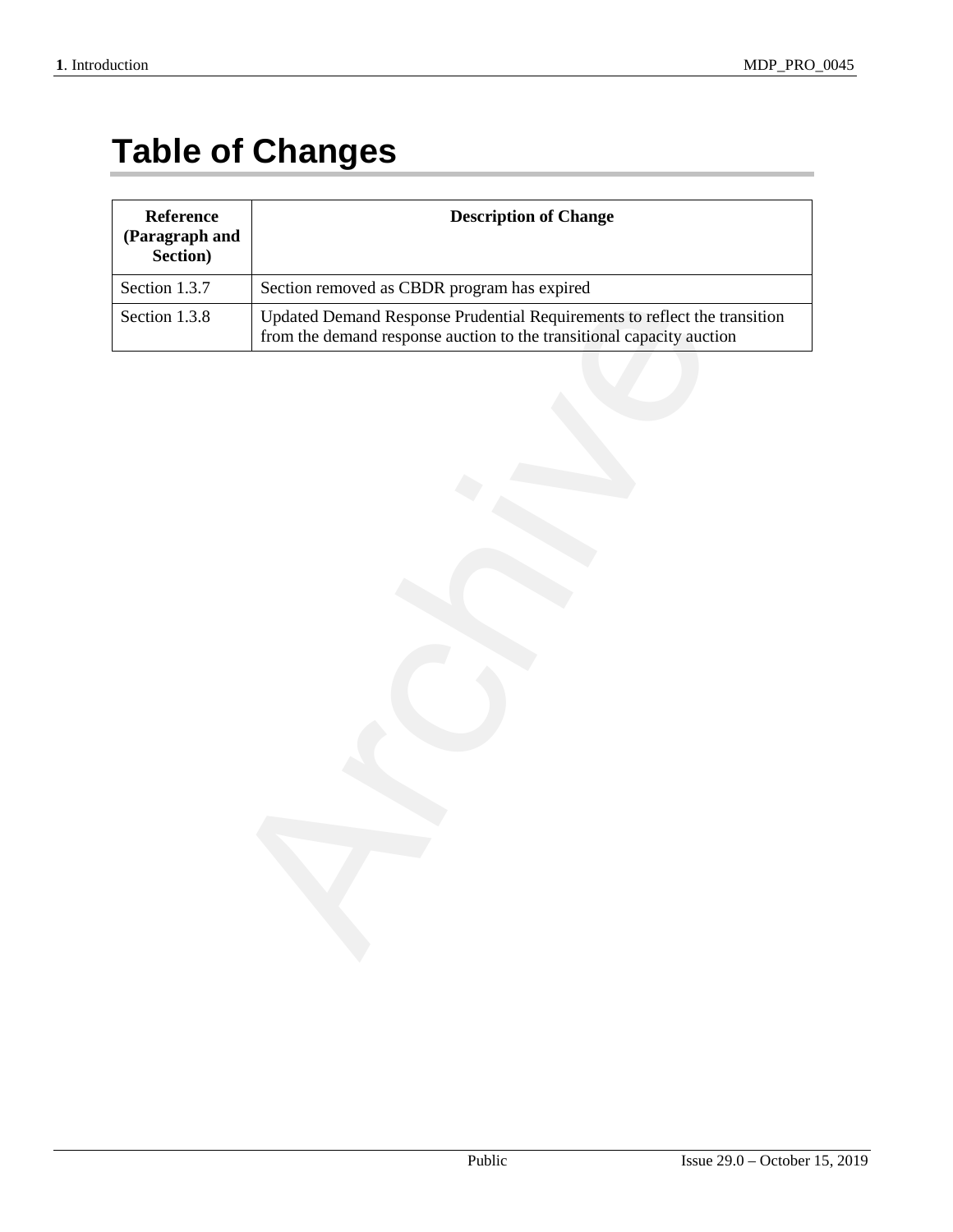# **Market Manuals**

The *market manuals* consolidate the market procedures and associated forms, standards, and policies that define certain elements relating to the operation of the *IESO-administered markets*. Market procedures provide more detailed descriptions of the requirements for various activities than is specified in the "Market Rules". Where there is a discrepancy between the requirements in a document within a *market manual* and the "Market Rules", the "Market Rules" shall prevail. Standards and policies appended to, or referenced in, these procedures provide a supporting framework.

### **Market Procedures**

The Settlements Manual is Volume 5 of the *market manuals*, where this document forms "Part 5.4: Prudential Support."

A list of the other component parts of the Settlements Manual is provided in "Part 5.0: Settlements Overview", in Section 2, "About This Manual".

#### **Structure of External Procedures**

Each external procedure is composed of the following sections:

- 1. **"Introduction"**, which contains general information about the procedure, including an overview, a description of the purpose and scope of the procedure, and information about roles and responsibilities of the parties involved in the procedure. **Example 18 Fronting Section**<br>
2 **Proceedures**<br>
2 **Proceedures**<br>
2 **Proceedure** is of the *Settlements Manual is provided in "Part 5*.<br>
2 **Procedure is composed of the following sections:**<br>
2 **Procedure is composed of the**
- 2. **"Procedural Work Flow"**, which contains a graphical representation of the steps and flow of information within the procedure.
- 3. **"Procedural Steps"**, which contains a table that describes each step and provides other details related to each step.
- 4. **"Appendices"**, which may include such items as forms, standards, policies, and agreements.

#### **Conventions**

The *market manual* standard conventions are defined in the "Market Manual Overview" document.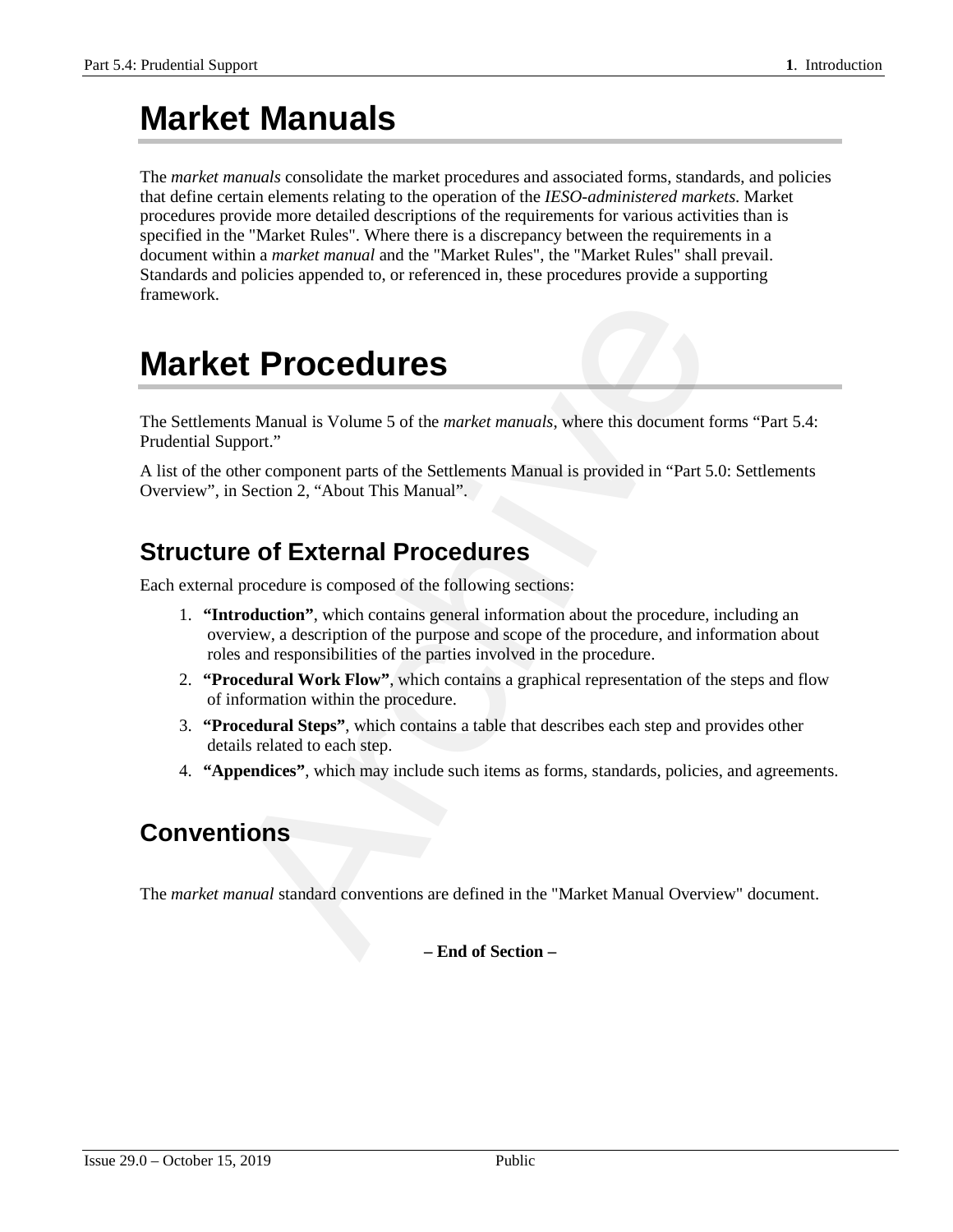$\overline{a}$ 

# **1. Introduction**

#### **1.1 Purpose**

This procedure describes the activities undertaken by the *IESO* and *market participants* (or *applicant*s wishing to become authorized as *market participants*<sup>[1](#page-8-0)</sup> in relation to the initial, and ongoing, assessment of a *market participant's prudential support obligation* (PSO) by the *IESO* based on the *market participant's* expected and actual market activities. It also addresses the posting of *prudential support* by *market participants* to satisfy these obligations and the actions undertaken by the *IESO* when this is not done.

The *IESO* is responsible for ensuring that *prudential support* is posted by all *market participants* to satisfy their *prudential support obligation* and, therefore, mitigate the impact of an *event of default* by a *market participant.* This process involves the following activities:

- the initial assessment of the *prudential support obligation* for an *applicant* wishing to become authorized as a *market participant*, based on their estimated trading activity in the *real-time market*;
- the regular review of a *market participant's trading limit* by the *market participant* (with the exception of *market participants* under the *no margin call option)*;
- the regular review of a *market participant's trading limit*, *default protection amount* (DPA) and *prudential support obligation* by the *IESO* prior to the start of a new *billing period* as applicable;
- the annual review of each price basis used in the calculation of a *metered market participant's minimum trading limit* and *default protection amount*, and modification of the applicable price basis if it has increased or decreased by 15% or more from the price basis used by the *IESO*; market participant's prudential support obligation (PSO) by the *EESO* the market participants of this expected and actual market activities. It also aldresses the positing *et participants* to satisfy these obligations an
- the daily monitoring of the *market participant's actual exposure* in the *real-time market* against their *trading limit* (with the exception of *market participants* under the *no margin call option)*;
- the posting of *prudential support* by *market participants* to meet their current *prudential support obligation*; and
- the review of the *prudential support* requirements set out in Chapter 2 of the *market rules* at least once every three years, with the first review to be completed no later than September 30, 2010.

The initial assessment of the *prudential support obligation* for an *applicant* wishing to become authorized as a *market participant* (and the subsequent posting of initial *prudential support* by the *applicant*) is undertaken as part of the Participant Authorization process. (See the Market Manual 1: "Market Entry, Maintenance & Exit, Part 1.1 Participant Authorization" for more information on this process.) However, the calculation of the initial *prudential support obligation* that occurs as part of this authorization process is undertaken in accordance with the process for establishing a *prudential support obligation* described in this procedure.

<span id="page-8-0"></span><sup>&</sup>lt;sup>1</sup> Unless otherwise stated, references to *market participants* in this procedure should also be read as including applicants wishing to become authorized as a *market participant*.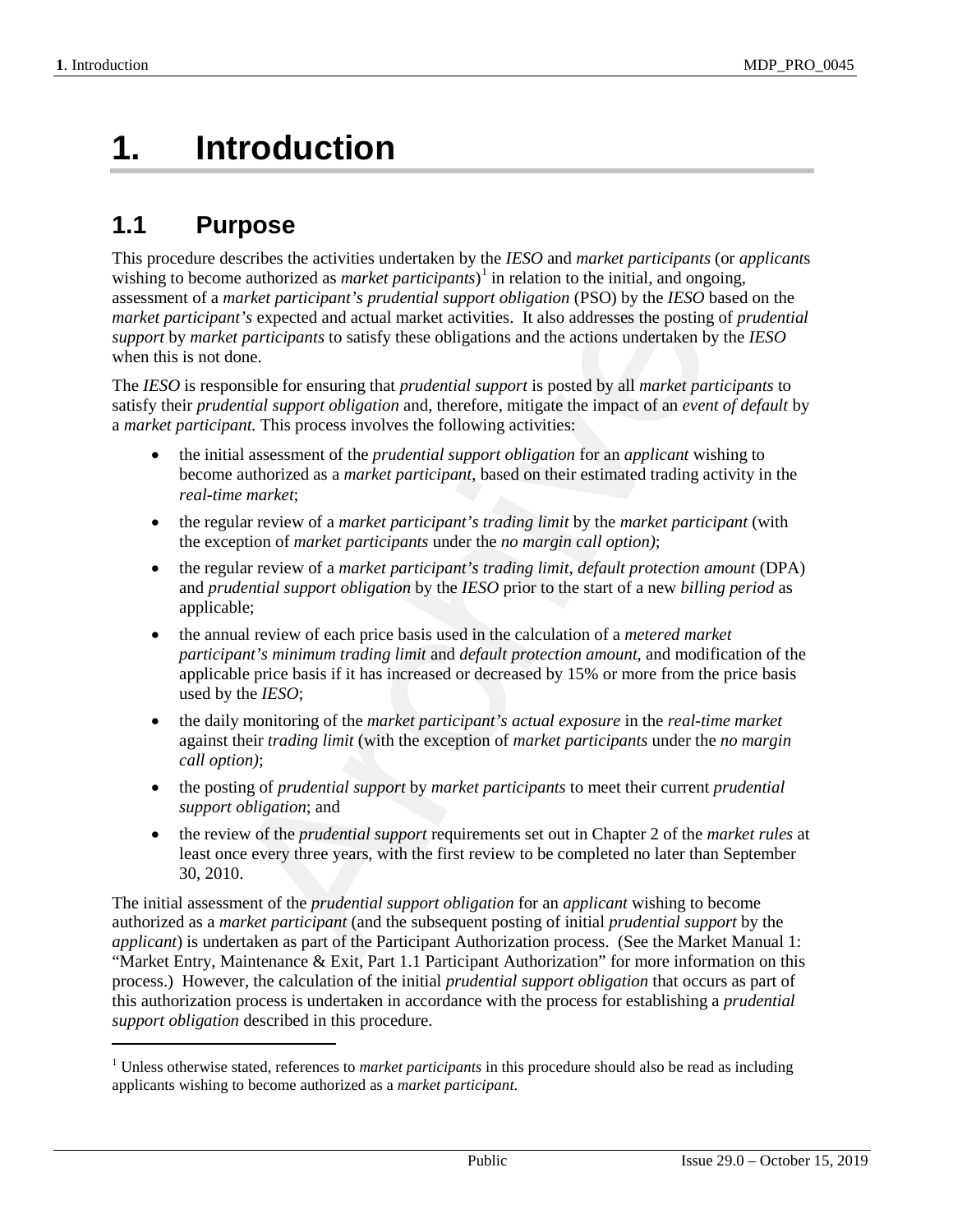Elements of the assessment of a *market participant's prudential support obligation* are an internal process undertaken by the *IESO*, in accordance with the obligations established in the *market rules*. However, details on this process are documented in this procedure to provide background information and context for the processes that are addressed in this procedure.

#### **1.2 Scope**

This procedure is intended to provide *market participants* with a summary of the steps and interfaces between *market participants* and the *IESO* with regard to managing *prudential support*. The procedural work flows and steps described in this document serve as a roadmap for *applicant*s and the *IESO*, and reflect the requirements set out within the *market rules* and applicable *IESO* policies and standards.

This procedure relates only to the *real-time market*. In addition, this procedure does not address the process of posting *transmission rights* (TR) market deposits, which are a prerequisite for participating in a *TR auction*. See Market Manual 4: Market Operations, "Part 4.4 – Transmission Rights Auction" for more details on this process.

The overview information in Section 1.3 is provided for context purposes only, highlighting the main actions that comprise the procedure, as set out in Section 2.

#### **1.3 Overview**

#### **1.3.1 Assessment of Prudential Support Obligation for the Physical Markets**

The *IESO* undertakes an assessment of the *prudential support obligation* for each *applicant* wishing to become authorized as a *market participant* during the Participant Authorization process. The *IESO* assesses this *prudential support obligation* based on information provided by the *applicant* about its expected trading activity in the *real-time market* via the IESO's online Appian workflow tool. Fraction and steps described in this document serve as a roadmap for<br>the flect the requirements set out within the *market rules* and applicable *IE*.<br>In the market rules and applicable *IE*.<br>In the market rules and applic

The *IESO* may reassess this initial *prudential support obligation* for a number of reasons, including (Chapter 2, section 5.3.11 of the *market rules*):

- prior to the start of each *energy market billing period*;
- within two *business days* after a *market participant's actual exposure* exceeds the *trading*  limit for that *market participant* (with the exception of *market participants* under the *no margin call option);*
- within two *business days* after it receives notice of any changes to the status of a *market participant* as compared to such status that was in effect when the *market participant's maximum net* exposure was last calculated if the *IESO* determines that the change in such status would have a material impact on the *market participant's maximum net exposure;*
- when the *IESO* has adjusted a *market participant's minimum trading limit* (Chapter 2, section 5.3.4.3 of the *market rules*); and
- when the *IESO* has adjusted its price basis under Chapter 2, section 5.3.10B of the *market rules*).

*Market participants* must submit an initial *self-assessed trading limit* (with the exception of *market participants* under the *no margin call option)* as part of the authorization process. *Market participants* should review this *self-assessed trading limit* prior to the start of each *billing period* and submit a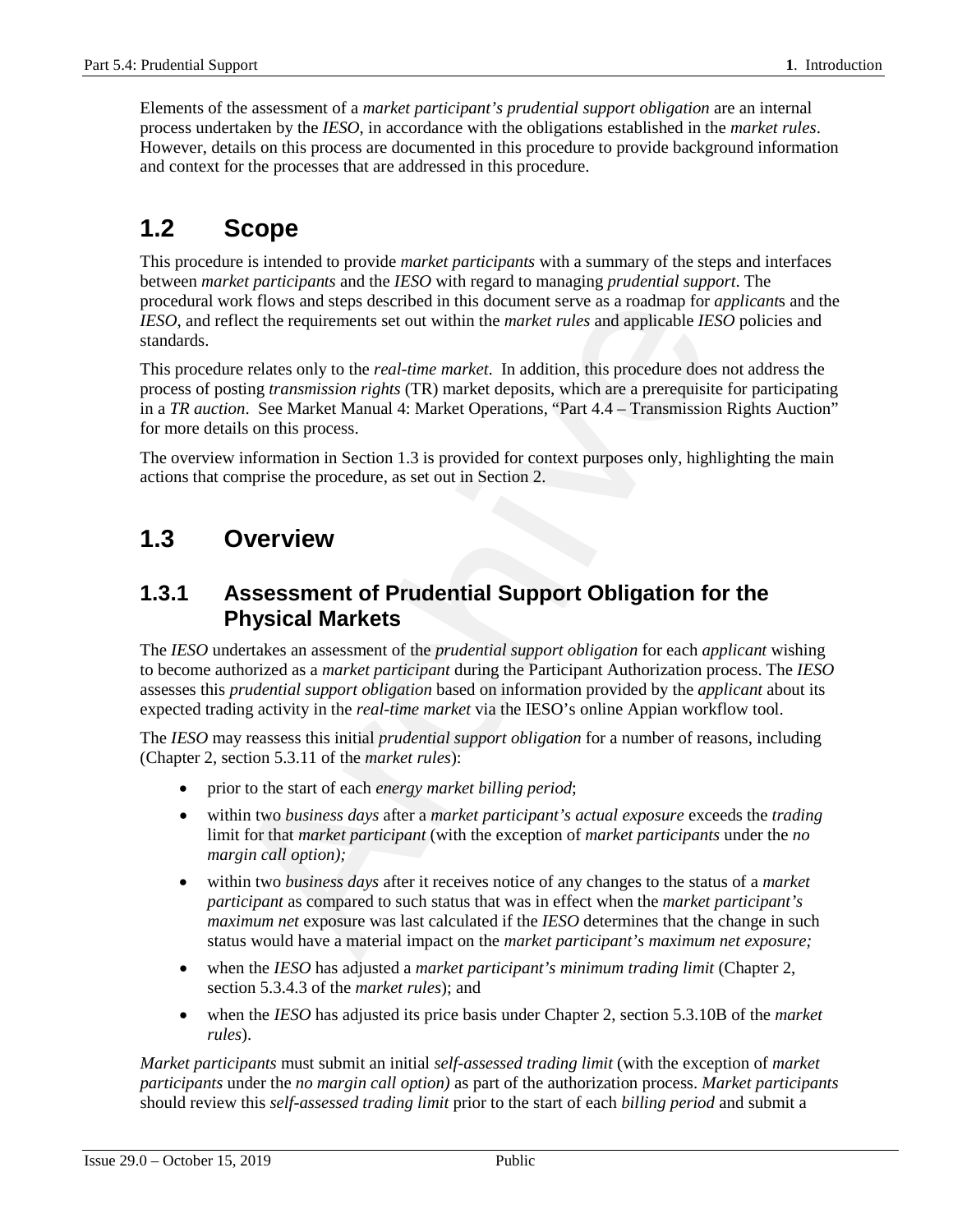$\overline{a}$ 

revised *self-assessed trading limit*, as necessary at least seven *business day*s prior to the start of the next *billing period* (Chapter 2, section 5.3.2 of the *market rules*). Once a *market participant's trading limit* has been established (Chapter 2, Section 5.3.7 of the *market rules*), that *market participant* is not permitted to change or request a change to that *trading limit* during the upcoming *energy market billing period*. If a revision is not required, the previously submitted *self-assessed trading limit* is treated as a standing *self-assessed trading limit* by the *IESO* (Chapter 2, section 5.3.3 of the *market rules*).

The *IESO* undertakes a three-stage process in assessing the *prudential support obligation* that a *market participant* must satisfy. This consists of:

- assessing a minimum dollar *trading limit* (with the exception of *market participants* under the *no margin call option)* and dollar *default protection amount* for the *market participant* as set out in Appendix B;
- reviewing this *minimum trading limit* against the *self-assessed trading limit* submitted by the *market participant* (or the *trading limit* applied to the *market participant* during the previous *billing period*, if the *market participant* has not sought to revise its *trading limit*), selecting the greater of the two *trading limit* amounts and establishing the *maximum net exposure* for the *market participant* as the sum of the selected *trading limit* and the *default protection amount* (with the exception of *market participants* under the *no margin call option)*; and
- calculating the *market participant's prudential support obligation* as being equal to the *market participant's maximum net exposure*, unless reduced, where appropriate to reflect the *market participant's* credit rating , the *market participant's* good payment history for the purchase of electricity in Ontario, or the LDC prudential credit.

For prudential calculation purposes, the *IESO* shall calculate a *metered market participant's minimum trading limit* and *default protection amount* using *energy* prices based on the *Ontario Energy Board's* ("*OEB's*") price forecasts for electricity in Ontario for use in setting retail prices under its regulated price plan ("RPP"). The price basis for Local Distribution Companies will be equal to the lower tier RPCMT1 as reported by the *OEB* for its tiered RPP prices. The price basis for all other *market participants* will be equal to the average RPP supply cost (RPA) adjusted for any Class A global adjustment factors as forecasted by the *OEB*. The *IESO* shall annually review each price basis referred to in Chapter 2, section 5.3.10A of the *market rules*, and shall modify the applicable price basis if it has increased or decreased by 15% or more from the price basis used by the *IESO*. mg a minimum dollar *rading limit* (with the exception of *market particiala* margin call option) and dollar default protection amount for the market participant is high this minimum trading limit against the self-assesse

Please refer to the "Guide to Prudentials at the IESO" document for examples on how prudentials are calculated: http://www.ieso.ca/Documents/training/UnderstandingPrudentials.pdf

The *IESO* may reduce the *market participant's prudential support obligation* from the full *maximum net exposure* amount, depending on the credit rating of the *market participant,* good payment history (if applicable), or the LDC prudential credit in accordance with Section 5 of Chapter 2 of the "Market Rules<sup>[2](#page-10-0)</sup>." The IESO currently may accept Standard & Poors, Moody's and DBRS credit ratings.

If a *market participant's maximum net exposure*, as calculated by the *IESO* is zero or negative, the *market participant* is not required to provide any form of *prudential support* to the *IESO*. If a *market participant's maximum net exposure*, as calculated by the *IESO* is positive, and the allowable prudential reductions do not reduce the *market participant's prudential support obligation* to zero, the *market participant* must provide *prudential support* to the *IESO*.

<span id="page-10-0"></span><sup>&</sup>lt;sup>2</sup> Where a credit rating is available, this will take precedence over any good payment history that may be available.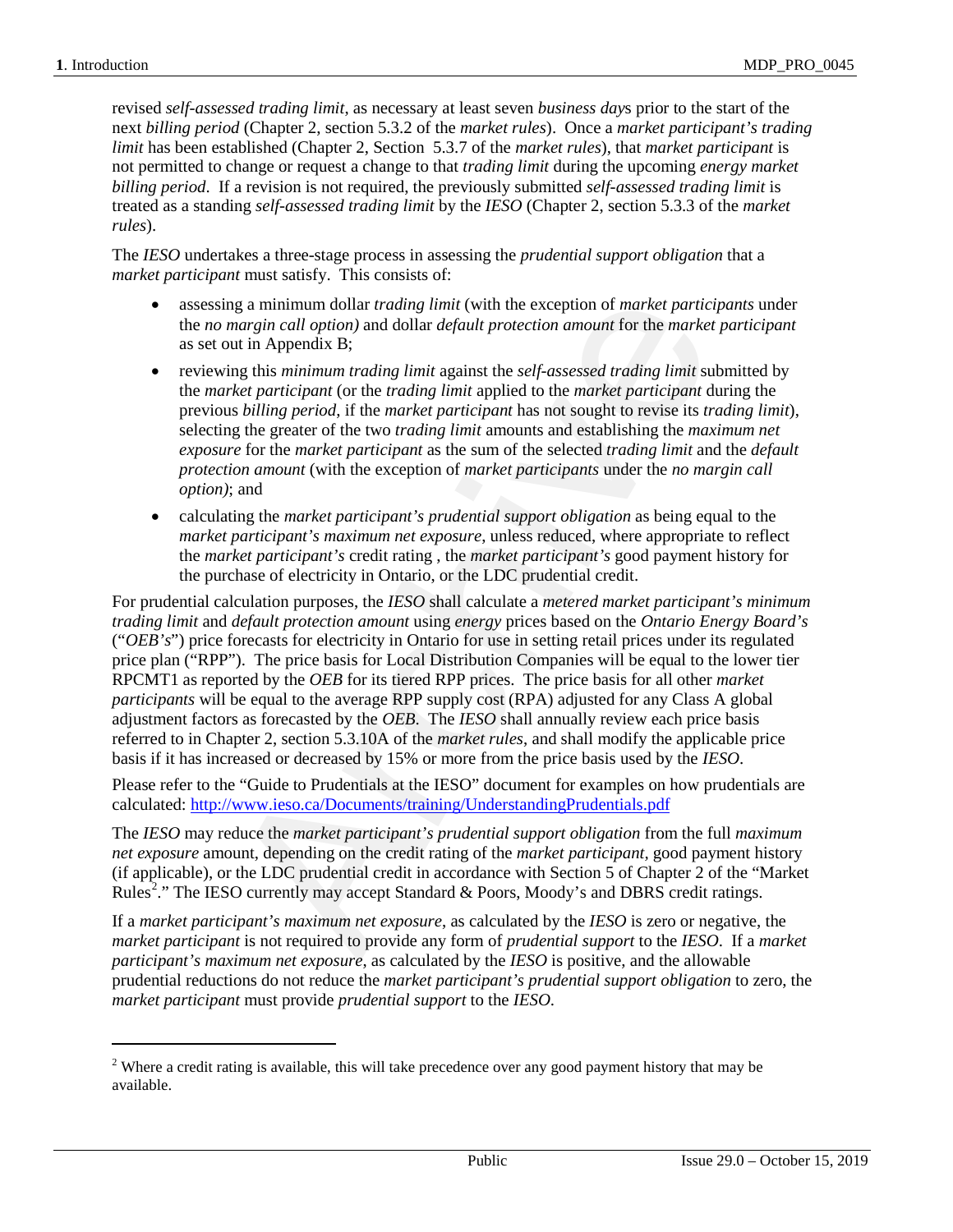The calculated *default protection amount, maximum net exposure*, *trading limit* and *prudential support obligation* (where applicable) are communicated by the *IESO* and sent to the *market participant*.

Regardless of the activity that initiates the assessment of the *prudential support obligation* for a *market participant*, the *prudential support* posted by a *market participant* to satisfy this obligation must take one of the following forms (Chapter 2, section 5.7.2 of the *market rules*):

- a guarantee or irrevocable commercial letter of credit, which in both bases must be in a form acceptable to the *IESO* and provided by:
	- (a) a bank named in a Schedule to the *Bank Act*, S.C. 1991, c.46, with a minimum longterm credit rating of "A" from an *IESO* approved credit rating agency; or
	- (b) a credit union licensed by the Financial Services Commission of Ontario with a minimum long-term credit rating of "A" from an *IESO* approved credit rating agency;
- a guarantee in a form acceptable to the *IESO* provided by a person, other than an *affiliate* of the *market participant*, having a credit rating from an *IESO* approved creditrating agency;
- Marketable securities in the form of Canadian Government treasury bills. Such treasury bills shall be valued as cash at their current market value less 2 percent to take into account the potential eroding effects of interest rate increases; and/or
- subject to Section 5.7.4 and 5.7.4A of Chapter 2 of the "Market Rules," a guarantee in a form acceptable to the *IESO* provided by a person that is a rated *affiliate* of the *market participant* and has a credit rating from an *IESO* approved creditrating agency;

Section 5.7.4 and 5.7.4A of Chapter 2 of the "Market Rules" states that the *IESO* shall not accept a guarantee from a person referred to in Section 5.7.2.4 where the value of the guarantee exceeds, or would bring the total value of all guarantees provided by that person to an amount that exceeds, the greater of the allowable reduction amounts referred to in the tables in Sections 5.7.4 and 5.7.4A. This section is intended to apply to guarantees provided to the *IESO* only.

#### **1.3.2 Daily Monitoring of Prudential Support**

#### **Actual Exposure of a Market Participant**

The *IESO* verifies that each *market participant* has provided sufficient levels of *prudential support* to cover their financial trading activity in the *real-time market*. The *IESO* calculates the *market participant's* estimated *actual net exposure*) and compares it to the *trading limit* (with the exception of a *market participant* who has elected the *no-margin call option*) established for the *market participant*. a can standard man scheme to one *buttos* Archivated. Such youth a them and the medit rating of "A" from an *IESO* approved credit rating agency; a credit union licensed by the Financial Services Commission of Onta minimu

#### **ESTIMATED ACTUAL NET EXPOSURE**

#### **Overview:**

Each market participant can view their own daily estimated actual net exposure by logging into the IESO's online Market Participant Prudential System.

Monitoring of estimate *actual net exposure* against the *trading limit* is done on a daily basis.

The estimate *actual net exposure* calculation begins with estimates of charges for both dispatchable and non-dispatchable *market participants*. The estimated *actual net exposure* calculation will also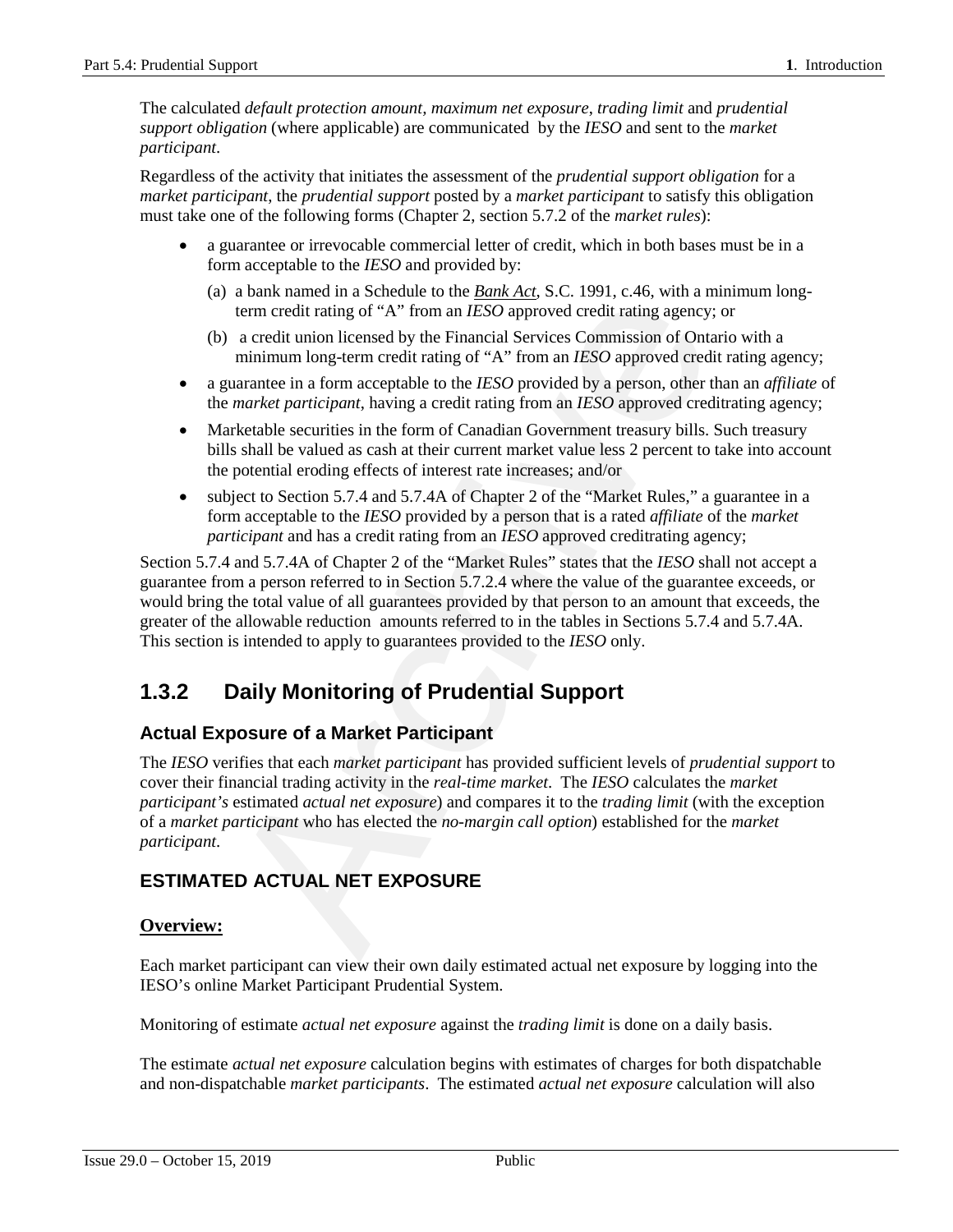$\overline{a}$ 

take into account an adjustment for both dispatchable and non-dispatchable *market participants*, for an estimated level of *physical bilateral contracts* based on previous participant activity.

Table 1-1 summarizes the resulting action taken by the *IESO* based on the results of this comparison between a *market participant's trading limit* and their *estimate actual net exposure* (with the exception of *market participants* under the *No margin call option).* While a *market participant* may only revise its self-assessed *trading limit* as set out in Section 1.3.1, a *market participant* may reduce the level of *its estimate actual net exposure* at any time through making a pre-payment to the *IESO*, via logging in and sending the IESO an electronic Notification of Prepayment using the Market Participant Prudential System.

| Trading Limit - AE comparison                                                                          | <b>Action</b>                                                                                                                                                                                                                                                                                                                                                                                                                                                                                                                                                                                                      |
|--------------------------------------------------------------------------------------------------------|--------------------------------------------------------------------------------------------------------------------------------------------------------------------------------------------------------------------------------------------------------------------------------------------------------------------------------------------------------------------------------------------------------------------------------------------------------------------------------------------------------------------------------------------------------------------------------------------------------------------|
| Actual exposure $< 70 %$ trading limit                                                                 | None                                                                                                                                                                                                                                                                                                                                                                                                                                                                                                                                                                                                               |
| 70% trading limit $\langle = A E \langle 100 \rangle$ trading limit                                    | IESO issues a notice of <i>margin call</i> warning (with<br>the exception of <i>market participants</i> under the no<br>margin call option)                                                                                                                                                                                                                                                                                                                                                                                                                                                                        |
| Actual exposure $\geq$ 100 % trading limit                                                             | A margin call is issued to the market participant<br>(with the exception of market participants under<br>the no margin call option)                                                                                                                                                                                                                                                                                                                                                                                                                                                                                |
| portion of any amounts payable to the IESO at this time to reduce their <i>estimate actual net exp</i> | "Notice of Margin Call Warning" to the <i>market participant</i> (with the exception of <i>market par</i>                                                                                                                                                                                                                                                                                                                                                                                                                                                                                                          |
|                                                                                                        | under the no margin call option). The market participant may make a cash payment to reduc                                                                                                                                                                                                                                                                                                                                                                                                                                                                                                                          |
| trading $limit^3$ (Chapter 2, section 5.4.1 of the market rules).                                      |                                                                                                                                                                                                                                                                                                                                                                                                                                                                                                                                                                                                                    |
| trading limit (Chapter 2, section 5.6.1 and 5.6.2 of the market rules).                                | or take other appropriate action to ensure that its estimate actual net exposure does not reach in<br>Where a market participant's estimate actual net exposure equals or exceeds its trading limit,<br>identified in table 1-1, the IESO issues a margin call to the market participant (with the exce<br>market participants under the no margin call option). The market participant is required to so<br>this <i>margin call</i> through paying a portion of the amount payable by cash sufficient to reduce t<br>market participant's estimate actual net exposure to no more than 75% of the market particip |

#### **Table 1–1: Trading Limit and Actual Exposure comparisons**

Where a *market participant's estimate actual net exposure* reaches the level of 70% of their *trading limit* but remains less than 100% of their *trading limit*, as identified in Table 1-1, the *IESO* issues a "Notice of Margin Call Warning" to the *market participant* (with the exception of *market participants* under the *no margin call option)*. The *market participant* may make a cash payment to reduce a portion of any amounts payable to the *IESO* at this time to reduce their *estimate actual net exposure*, or take other appropriate action to ensure that *its estimate actual net exposure* does not reach its *trading limit<sup>[3](#page-12-0)</sup>* (Chapter 2, section 5.4.1 of the *market rules*).

Where a *market participant's estimate actual net exposure* equals or exceeds its *trading limit*, as identified in table 1-1, the *IESO* issues a *margin call* to the *market participant* (with the exception of *market participants* under the *no margin call option).* The *market participant* is required to satisfy this *margin call* through paying a portion of the amount payable by cash sufficient to reduce the *market participant's estimate actual net exposure* to no more than 75% of the *market participant's trading limit* (Chapter 2, section 5.6.1 and 5.6.2 of the *market rules*)*.*

If a *margin call* is not satisfied by 4pm on the second *business day* after the *margin call* is issued, an *event of default* is declared, and a default notice (or *notice of intent to suspend*) may be issued. The *market participant* is given a period of time to remedy the *event of default*. This can be done by the *market participant* paying all monies due for payment, together with any *default interest* and other costs or expenses established by the *IESO*.

If the *event of default* is not rectified within the timeframe specified in the default notice, the *IESO* may begin the process to draw upon part or all of the *market participant's* prudential support, or

<span id="page-12-0"></span><sup>3</sup> This could include entering in to a physical bilateral contract with another *market participant*. See "Part 5.3: Submission of Physical Bilateral Contract Data" for more information on this process*.*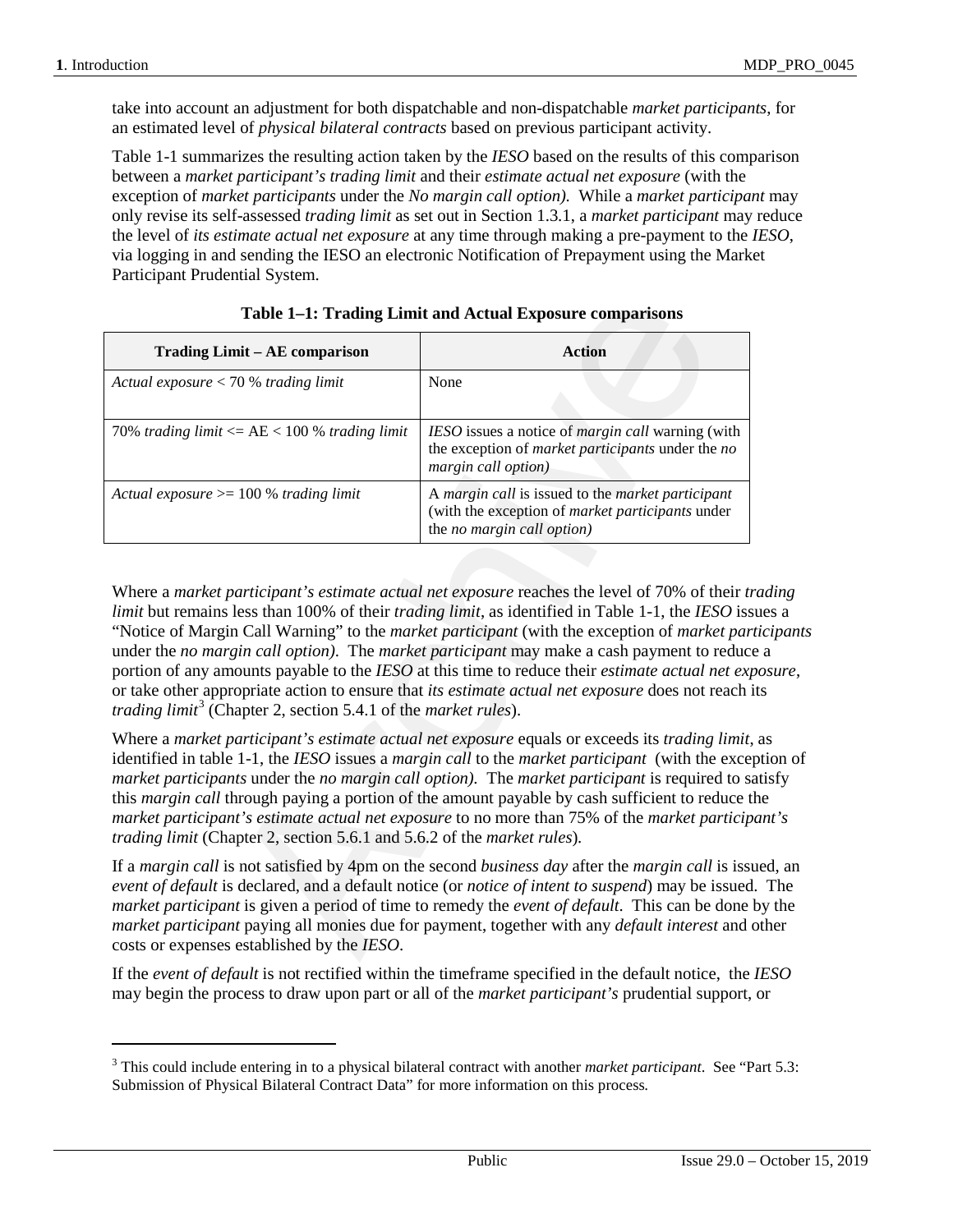impose a lower trading limit, more frequent schedule of payments, or more stringent prudential support requirements.

For further information on *events of default*, please refer to "Market Manual 2: Market Administration, Part 2.6: Treatment of Compliance Issues."

#### **Credit Warnings**

Where the *IESO* determines that there is a credit watch negative warning on a *market participant* (i.e. a movement of the *market participant* to a negative credit watch status by any of the major bondrating agencies) there is an automatic one-notch reduction in the *market participant's* credit rating (for example, from BBB+ to BBB), as set out in Appendix C (Chapter 2, section 5.8.2 of the *market rules*). The *IESO* will reassess the *market participant's prudential support obligation*, on this basis, and/or review the acceptability of any Prudential Guarantees received as *prudential support*, based on the revised credit rating of the guarantor.

#### **1.3.3 No Margin Call Option**

Subject to *IESO* approval, a *market participant* may elect the *no-margin call option*, which would exempt a *market participant* from receiving a *margin call*, regardless of the level of its *estimate actual net exposure* (Chapter 2, sections 5.6.4, 5.6.5 and 5.6.6 of the market rules). The *IESO* will set the *maximum net exposure* for a *market participant* that has elected this option, to be equal to 70 days of market activity and assuming all of the participant's energy injected or withdrawn is transacted through the *real-time market*, or 100% of the *market participant's* net settlement amount for non*metered market participants*. A *market participant* under the *no margin call option* will not have a *trading limit*. This participant would not be subject to *margin calls*, and would only receive the regular monthly *invoice* from the *IESO*. This *market participant* would not be able to claim any allowed reductions in *prudential support obligations* (i.e. good payment history, credit rating, or LDC prudential credit reduction) with the exception of the *small distributor*. The price basis used in the calculation of the *prudential support obligation* for *metered market participants* under the *no-margin call option* will be consistent with Chapter 2, section 5.3.10A.1, 5.3.10A.2, and 5.3.10B of the *market rules*. 1, from BBB+ to BBB), as set out in Appendix C (Chapter 2, section 5.8<br>
ESO will reassess the *market participant's prudential support obligatical*<br>
to the acceptability of any Prudential Guarantees received as *prudentia* 

#### **1.3.4 Small Distributor**

A *small distributor* is defined as a *distributor* with a projected energy consumption less than or equivalent to 0.25% of projected total system *energy* on an annual basis. A *small distributor* would be able to elect the *no margin call option* and still be able to claim allowed reductions in its *prudential support obligation* (i.e. good payment history, LDC prudential credit). A*small distributor* may make a rough determination from their forecast annual energy consumption for the upcoming year as provided in their submission divided by the sum of the monthly total system energy forecasts for the year. Final determination as to whether a *market participant* qualifies as a *small distributor* will be made by the *IESO*.

#### **1.3.5 LDC Prudential Credit**

There are three allowed reductions that may be used by *market participants* (if applicable) in order to reduce their *prudential support obligation* (Chapter 2, section 5.8 of the *market rules*):

- 1. Reduction for credit rating
- 2. Good payment history reduction
- 3. LDC prudential credit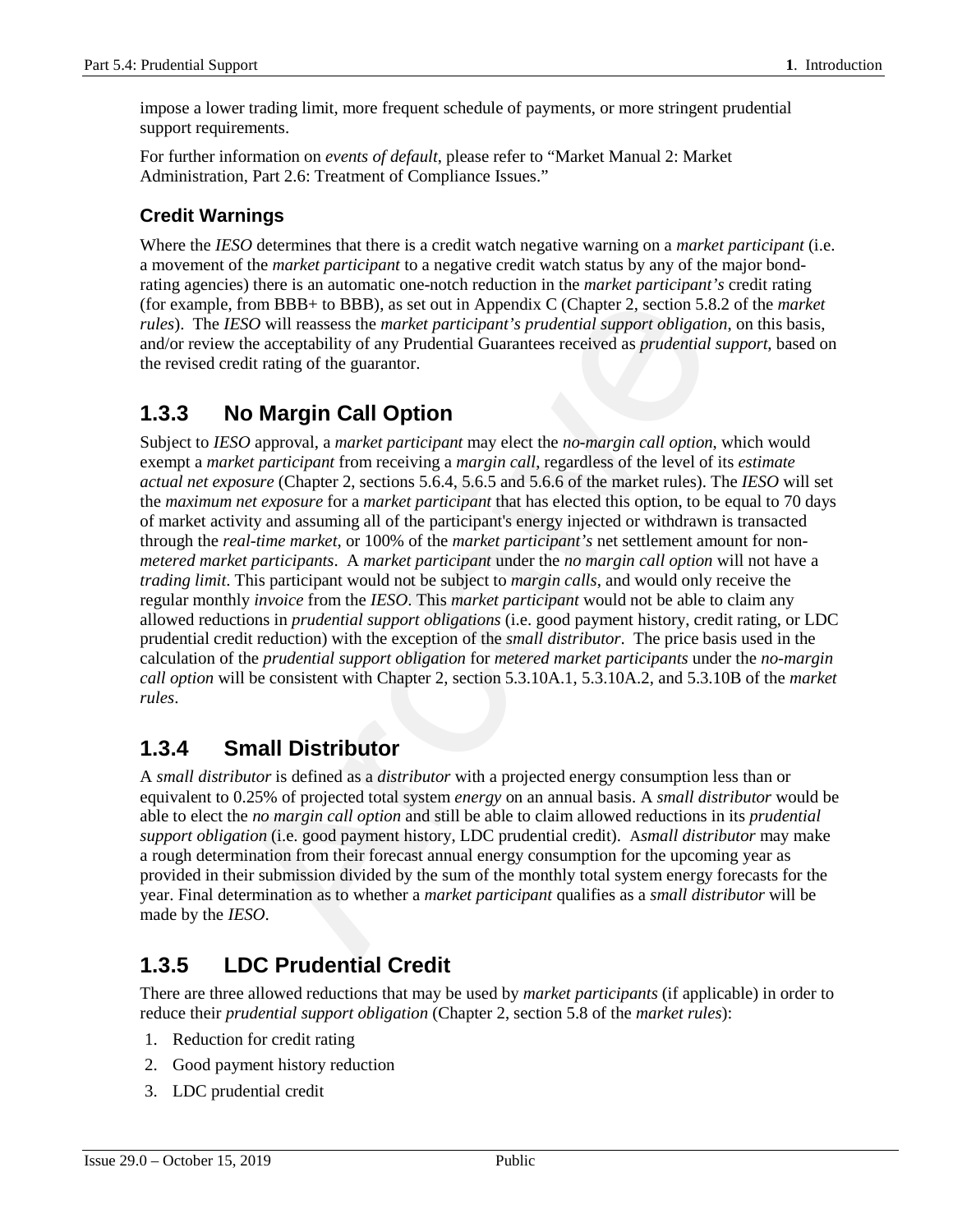#### **LDC Prudential Credit**

The Retail Settlement Code authorizes *distributors* to collect *prudential support* from its customers, be they retailers or retail end-use customers. This can result in instances where there is *prudential support* posted by both the (wholesale) *distributor* participant and its retail customer for the very same MWhs (i.e. *prudential support* posted by retail customer with the *distributor*, in addition to prudential support posted by the *distributor* with the *IESO* for the same MWhs).

In order to eliminate this over-collateralization*,* and to provide greater flexibility for *distributors* to meet their *prudential support obligation,*the *distributors* are permitted to have a sixty cent reduction in their wholesale market *prudential support obligation* of the "tangible" *prudential support* for every dollar collected in retail *prudential support* they have collected from their customers (Chapter 2, section 5.8.8 of the market rules). Tangible *prudential support* includes cash, Government of Canada T-Bills, irrevocable commercial letters of credit from a Schedule Bank in Canada and guarantees by a third person or affiliate. To qualify for this reduction in *prudential support obligation* in the market, a *distributor* would need to provide proof for the *prudential support* it has collected from its customers. This proof would be in the form of completion of "Affidavit Regarding Reduction in Prudential Support Obligations" – IMO\_AFF\_0001, which is an affidavit attesting to the amount of tangible *prudential support* being held by the *distributor* from its customers, and copies of the irrevocable letters of credit and bank statements detailing cash deposits held for such a purpose as requested by the *IESO*. n retail *prudential support* they have collected from their customes (CI)<br>he market rules). Tangible *prudential support* includes cash, Governme<br>ble commercial letters of credit from a Schedule Bank in Canada and gu<br>fit

For example, if an LDC has a *maximum net exposure* of \$25 million, but the LDC has collected prudentials in the amount of \$10 million from its own customers, and can provide verifiable proof (i.e. an affidavit) of said prudentials to the *IESO*, then its outstanding *prudential support obligation* would be \$19 million [\$25M – (\$10M \* 0.6)]. Any outstanding prudential obligation would have to be met from one or a combination of the other instruments listed in Chapter 2. Under this option *distributors* would also be able to claim good payment history or credit rating reduction pursuant to Chapter 2, Section 5.8.5 or 5.8.1A of the "*Market Rules*" to meet its *prudential support obligation*. The LDC prudential credit will be deducted first before other applicable deductions could be utilized.

A *market participant* claiming the LDC prudential credit reduction, *market participants* must submit the required documentation.

#### **1.3.6 Event of Default**

Where the *IESO* issues a default notice, or a *notice of intent to suspend*, it will also:

- deem any *physical bilateral contract quantities* to be zero for the period from the date the *event of default* occurs until it is remedied if that *market participant* is the *selling market participant*; or
- rescind or refuse to accept any initial or revised *physical bilateral contract* data relating to a *dispatch day* after the date of the *event of default* if that *market participant* is the *buying market participant.*

The process of default is addressed in "Part 5.9: Payment Methods and Schedule", where this relates to non-payment of an invoice and in "Market Manual 2: Market Administration, Part 2.6: Treatment of Compliance Issues", where it relates to a compliance issue.

See "Part 5.3: *Submission of Phys*ical Bilateral Contract Data" for more information on the *Phy*s*ical Bilateral C*ontract process.

#### **1.3.7 [Intentionally Left Blank]**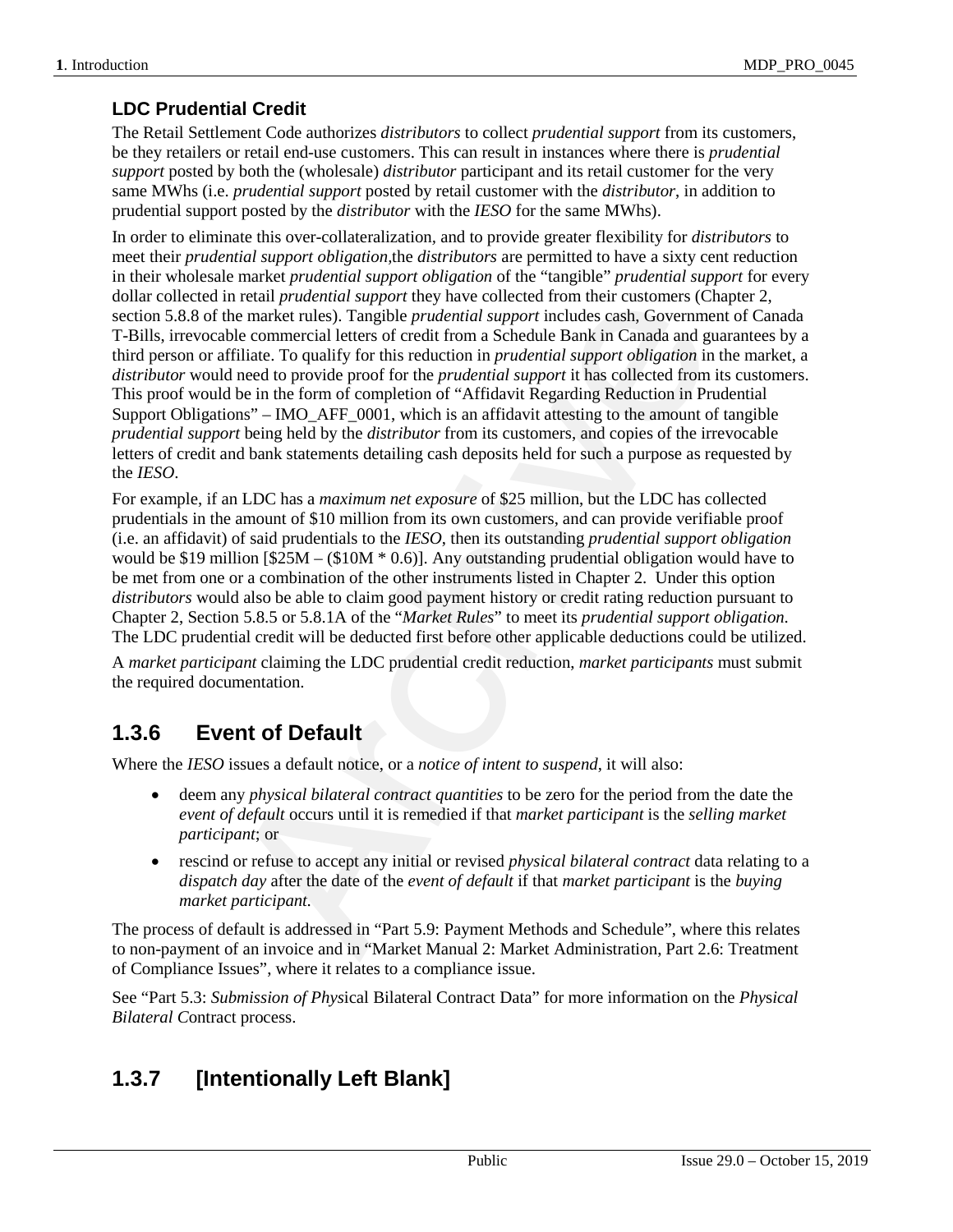#### **1.3.8 Capacity Prudential Requirements**

The IESO determines the *capacity prudential support* obligation for each market participant or *capacity market participant* for each obligation period based on a percentage of the monthly availability payment, less any allowable reductions.

The IESO calculates the *capacity prudential support* obligation as follows:

[Monthly Availability Payment  $(\$) \times 50\%$ ] – Allowable Reductions

Where;

Monthly Availability Payment =  $\Sigma$  (*Capacity obligation* per zone (MW) for the *obligation* period  $\times$  Zonal Clearing Price  $\times$  23 days).

All *capacity auction participants* with a capacity obligation are encouraged to post prudential support for the *obligation period*, at least 60 days prior to the *obligation* period.

The Prudential Requirements Contact will have a task in Online IESO to submit the *capacity prudential support* information.

The *capacity prudential support* posted by a market participant/*capacity market participant* to satisfy this obligation must be in the following form (Chapter 2, section 5.B.4.2 of the *market rules*):

- a guarantee or irrevocable commercial letter of credit, which in both cases must be in a form acceptable to the IESO and provided by:
	- a. a bank named in a Schedule to the Bank Act, S.C. 1991, c.46 with a minimum Standard and Poor's long-term credit rating of "A" or equivalent from an IESO acceptable major bond rating agency; or
	- b. a credit union licensed by the Financial Services Commission of Ontario with a minimum Standard and Poor's long-term credit rating of "A" or equivalent from an IESO acceptable major bond rating agency.

There are two allowed reductions that may be used by market participants (if applicable) in order to reduce their prudential support obligation (Chapter 2, section 5B.5 of the market rules):

- 1. Reduction for credit rating
- 2. Good payment history reduction

If reductions are currently being utilized by a participant in the physical market, the reductions will be adjusted accordingly to not exceed the maximum allowable under the market rules.

The *capacity prudential support obligation* amount may increase depending on poor creditworthiness / history in the IESO market.

In the case where a full or partial *capacity obligation transfer* is being requested;

- The *capacity transferee* must satisfy its *capacity prudential support obligation*, including any additional *capacity prudential support obligation* that may be required as a result of a transfer request, within 5 business days of receiving notification from the IESO or within such longer period of time as may have been agreed to with the IESO. Monthly Availability Payment =  $\Sigma$  (*Capacity obligation* per zone (MW)<br>bobligation period × Zonal Clearing Price × 23 days).<br> *auction participants* with a capacity obligation are encouraged to post *p*<br> *auction partic*
- After the *capacity prudential support obligation* or revised *capacity prudential support obligation*, as applicable, has been satisfied by the *capacity transferee*, the IESO will notify the *capacity transferor* of its approval or rejection of the transfer request and, upon receiving an approval notification, the *capacity transferor* may request the IESO to reassess its *capacity prudential support obligation*.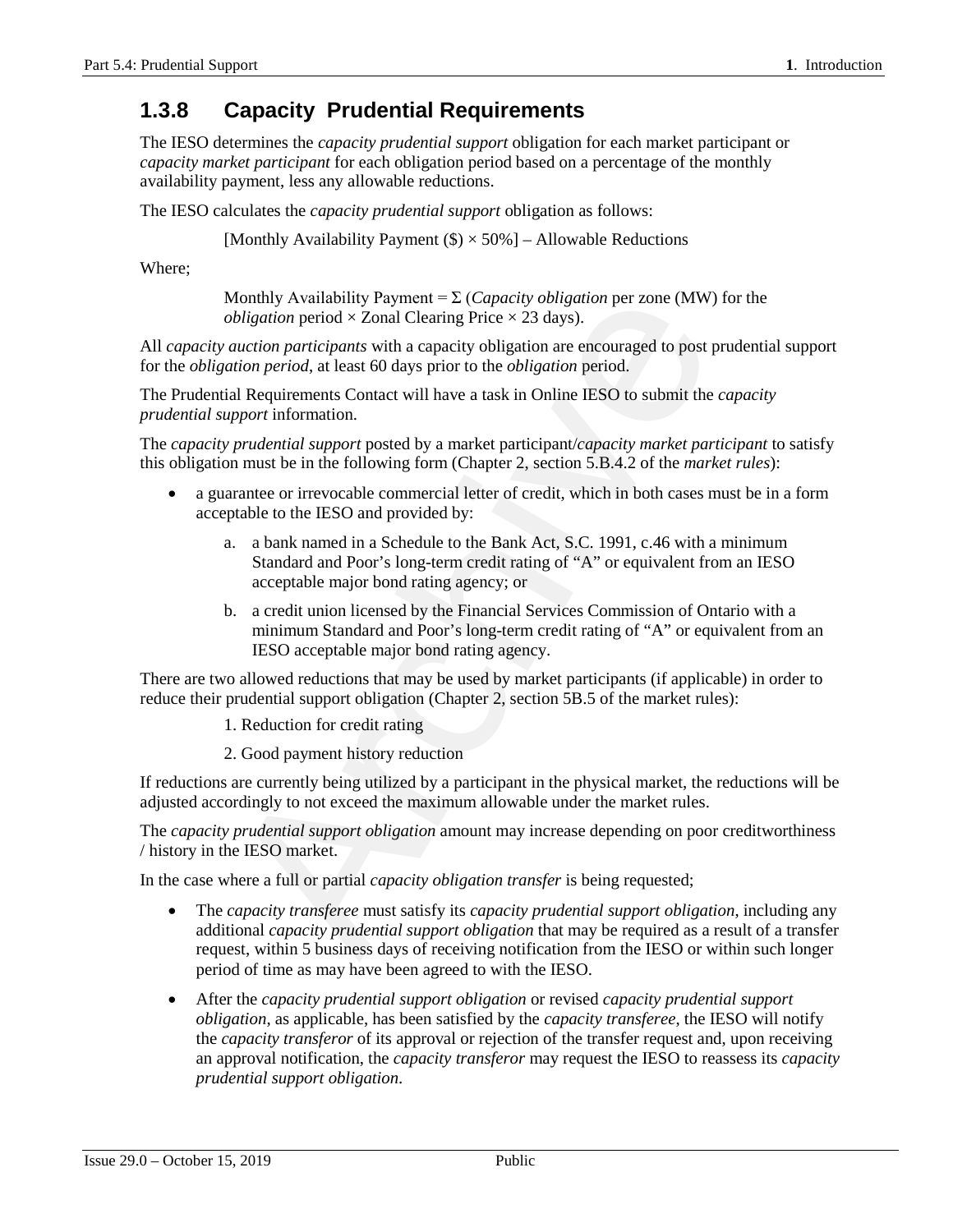#### **1.4 Roles and Responsibilities**

Responsibility for *prudential support* is shared among:

- *Market participants*, who are responsible for:
	- Submitting the required prudential support information via Appian tool and/or Market Participant Prudential System;
	- notifying the *IESO* that they wish to adjust its *self-assessed trading limit*, as necessary at least seven *business day*s prior to the start of a *billing period*, to reflect its expected trading activity during that *billing period* ; (with the exception of *market participants* under the *no margin call option)*
	- providing *prudential support* that satisfies their *prudential support obligation*;
	- for *metered market participants* with a credit rating of BBB- or higher, and who have requested their *minimum trading limit* and *default protection amount* be calculated removing the *energy* quantities associated with the participant's *physical bilateral contracts* registered with the *IESO*, submit to the *IESO* the quantity and duration of the applicable *physical bilateral contracts* and notify the *IESO* immediately upon a change in the quantity or duration of the *physical bilateral contract* including the termination of the contracts;
	- receiving a notice of *margin call* warning and/or a *margin call* and taking appropriate corrective action (with the exception of *market participants* under the no *margin call option)*;
	- receiving a default notice, or a *notice of intent to suspend*, and taking appropriate action to remedy the *event of default*; and
	- re-establishing *prudential support*, if drawn on by the *IESO*, in order to retain market participation – If *prudential support* is due to expire or terminate, at least ten *business day*s prior to expiration ("Market Rules," Chapter 2, Section 5.2.5); Where a participant's credit rating or good payment history had been revised, resulting in additional *prudential support* requirements, participants must provide any additional *prudential support* within five *business day*s ("Market Rules," Chapter 2, Section 5.2.6); Where any part of the *prudential support* provided by a participant otherwise ceases to be current or valid for any reason, the participant must immediately notify the *IESO* and provide to the *IESO* within two *business day*s, a replacement *prudential support* ("Market Rules," Chapter 2, Section 5.2.7). Early detainly detaining period, (what detached abrahay detain the momargin call option)<br>dig the the no margin call option) widing of BBB- or higher, and<br>metered market participants with a credit rating of BBB- or higher,
- The **IESO**, which is responsible for:
	- assessing (and reassessing) the minimum trading limit, trading limit, and default protection amount of each market participant (or applicant seeking authorization) as applicable;
	- annually reviewing each price basis used in the calculation of a metered market participant's minimum trading limit and default protection amount, and modification if the applicable price basis has increased or decreased by 15% or more from the price basis used by the IESO;
	- assessing (and reassessing) the maximum net exposure and prudential support obligation of each market participant (or applicant seeking authorization);
	- determining whether adequate *prudential support* has been provided by the *market participant*, according to the *market rules*;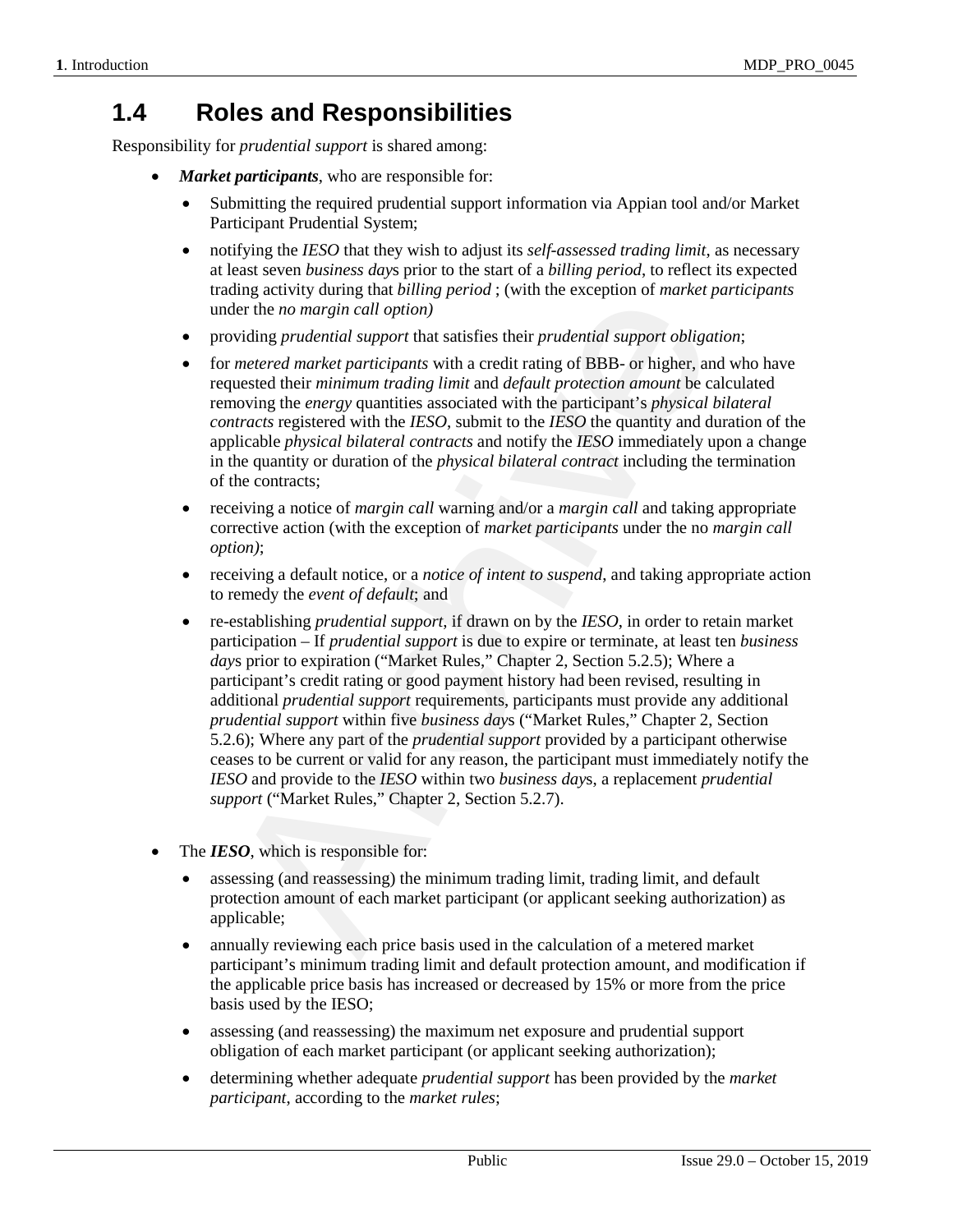- checking for credit rating watch warnings against *market participants*;
- determining if the *estimated actual net exposure* is within the *trading limit*, and warning *market participants* of potential *margin call*s or issuing *margin call*s, as appropriate (with the exception of *market participants* under the *no margin call option)*;
- taking appropriate action in response to an *event of default*; and
- drawing on a *market participant's prudential support*, as necessary, and verifying that *prudential support* is re-established within a specified timeframe.

#### **1.5 Contact Information**

As part of the participant authorization and registration process, market participants required to identify a contact for prudential matters. If a *market participant* has not identified a specific contact, the *IESO* will seek to contact the Main Contact for prudential matters. The *IESO* will seek to contact these individuals for activities within this procedure, unless alternative arrangements have been established between the *IESO* and the *market participant*. If the *market participant* wishes to contact the *IESO*, the *market participant* can contact *IESO* Customer Relations via email at IESOCustomerRelations@ieso.ca, or by the phone number provided on the *IESO*'s website [\(www.ieso.ca\),](http://www.theimo.com)/) on the "Contact Us" page. **Contact Information**<br>
e participant authorization and registration process, market participants<br>
that for prudential matters. If a *market participant* has not identified a 1<br>
seek to contact the Main Contact for prudent

**– End of Section –**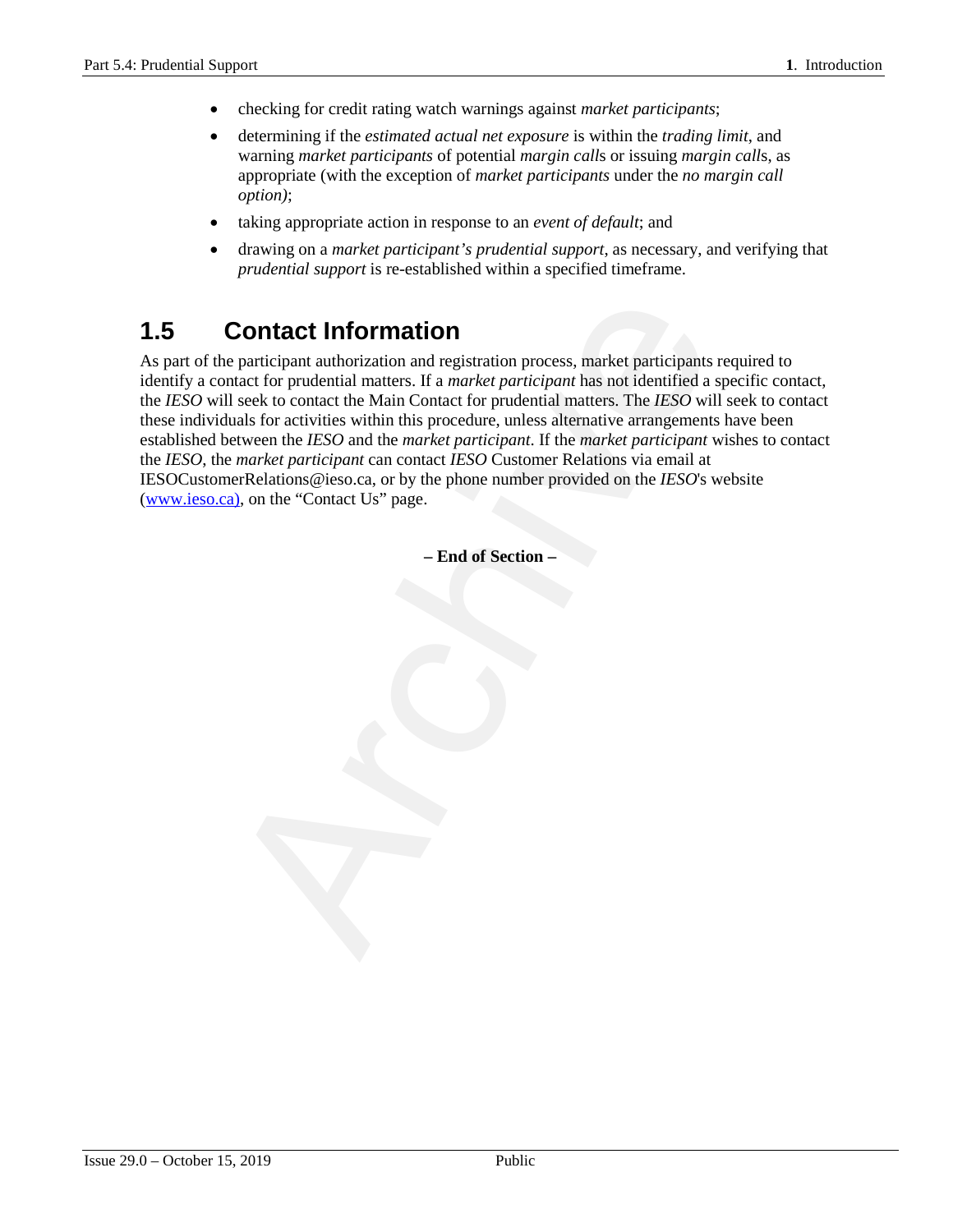# **Appendix A: Forms**

This appendix contains a list of forms associated with the *prudential support* procedure, which are available on the *IESO*'s Web site [\(http://www.ieso.ca/\)](http://www.theimo.com/). The forms included are as follows:

| <b>Form Name</b>                                                   | <b>Form Number</b> |  |
|--------------------------------------------------------------------|--------------------|--|
| <b>Prudential Guarantee</b>                                        | IMP_GRNT_0001      |  |
| Affidavit Regarding Reduction in Prudential Support<br>Obligations | IMO_AFF_0001       |  |
| - End of Section -                                                 |                    |  |
|                                                                    |                    |  |
|                                                                    |                    |  |
|                                                                    |                    |  |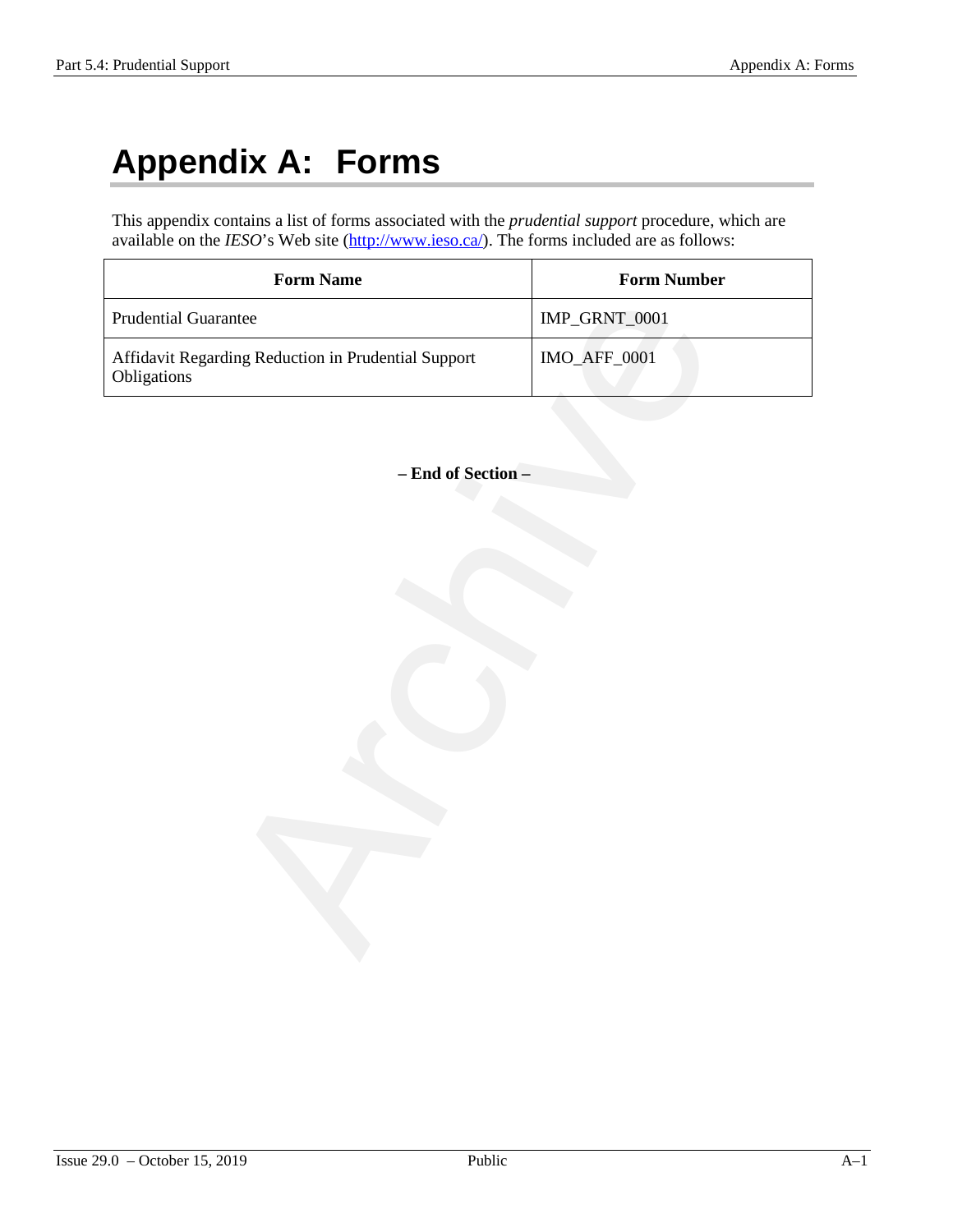# **Appendix B: Calculation of Minimum Trading Limit and Default Protection Amount**

#### **B.1 Introduction**

With the exception of a *market participant* who has elected the *no-margin call option*, the *maximum net exposure* for a *market participant* is equal to the sum of its *trading limit* and *default protection amount* (Chapter 2, section 5.3.1 of the market rules).

#### **B.2 Default Protection Amount**

The *IESO* shall establish a *default protection amount* for each *market participant* as follows (Chapter 2 section 5.3.8 of the market rules):

- For a *metered market participant*, its *default protection amount* shall be equal to the *IESO*'s estimate of the *metered market participant'*s net *settlement* amounts for that *energy market billing period*, excluding estimated *settlement amounts* associated with the *energy forward market* and estimated *settlement amounts* associated with a *transmission right*, assuming 21 days of participation in the *real-time market* and assuming all *energy* injected or withdrawn is transacted through the *real-time market* (i.e. ignoring the impact of *physical bilateral contracts*); **COLUCTION**<br> **COLUCTION**<br> **COLUCTION**<br> **COLUCTION**<br> **COLUCTION**<br> **COLUCTION**<br> **COLUCTION**<br> **COLUCTION**<br> **COLUCTION**<br> **COLUCTION**<br> **COLUCTION**<br> **COLUCTION**<br> **COLUCTION**<br> **COLUCTION**<br> **COLUCTION**<br> **COLUCTION**<br> **COLUCTION**<br>
- For a *market participant* that is not a *metered market participant*, the *default protection amount* shall be equal to the *minimum trading limit* for that *market participant* for that *energy market billing period* as determined by the *IESO* pursuant to Chapter 2, section 5.3.4.2 or section 5.3.4.3, as applicable..

Adjusting the Default Protection Amount for Physical Bilateral Contracts

- A *metered market participant* with a credit rating of BBB- or higher, subject to any adjustment under section 5.8.2, may request its *default protection amount* be calculated removing the *energy* quantities associated with the participant's *physical bilateral contracts* registered with the *IESO* provided it submits to the *IESO* the quantity and duration of the applicable *physical bilateral contracts* and it notifies the *IESO* immediately upon a change in the quantity or duration of the *physical bilateral contracts* including the termination of any of the contracts.
- If the above conditions are met (Chapter 2, section 5.3.8A of the *market rules*), the *IESO* shall determine the *metered market participant's default protection amount* assuming all *energy* injected or withdrawn is transacted through the *real-time market* net of *energy*  quantities associated with those *physical bilateral contracts*.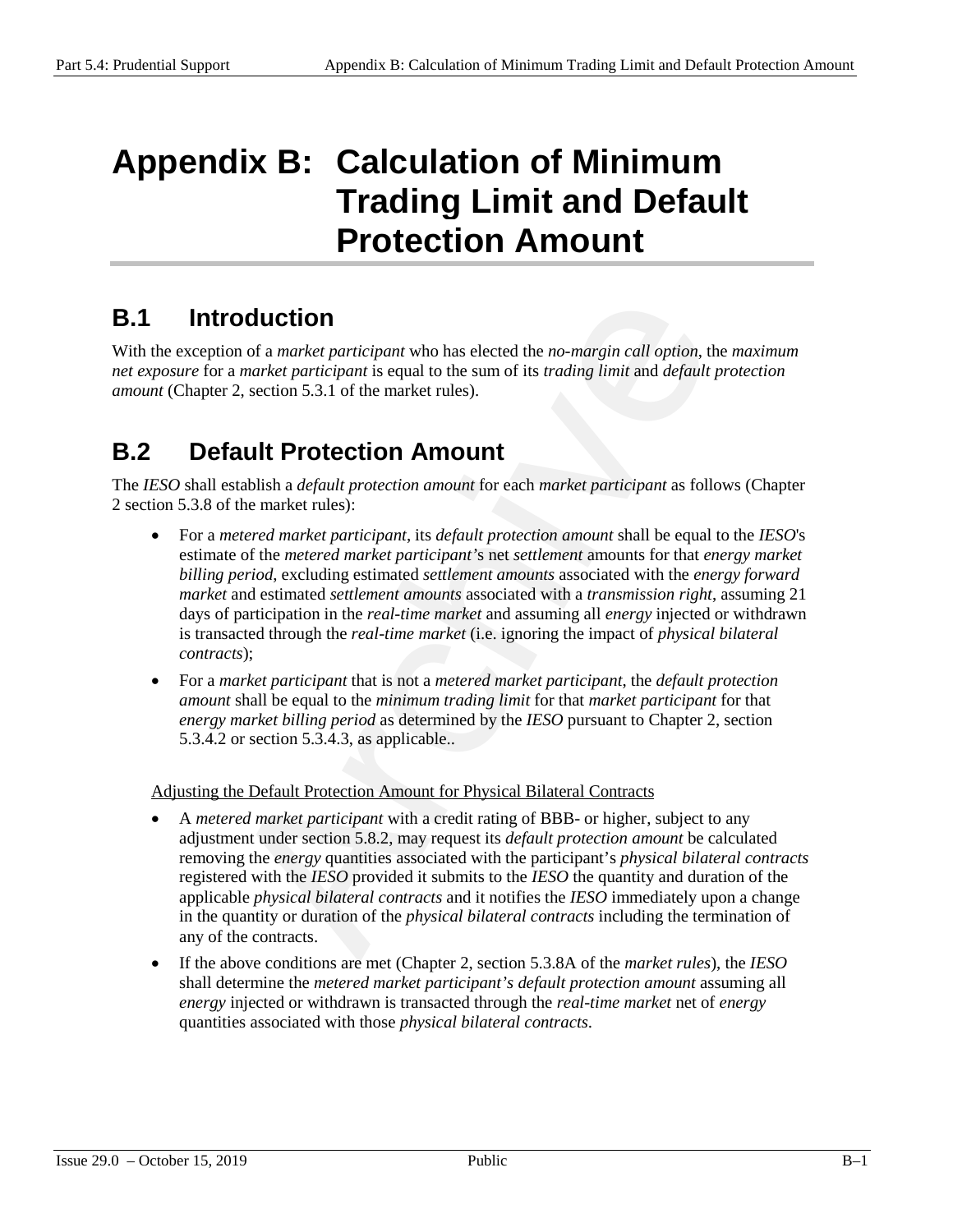#### **B.3 Minimum Trading Limit**

The *IESO* shall establish a *minimum trading limit* amount for each *market participant* as follows (with the exception of *market participants* under the *no margin call option)* (Chapter 2, section 5.3.4 of the *market rules*):

- The *minimum trading limit* for a *metered market participant* shall be equal to the *IESO*'s estimate of the *metered market participant's* net *settlement amounts*, excluding estimated *settlement amounts* associated with the *energy forward market* and estimated *settlement amounts* associated with a *transmission right*, assuming 7 days of participation in the *realtime market* and assuming all *energy* injected or withdrawn is transacted through the *realtime market* (i.e. ignoring the impact of *physical bilateral contracts*). The *IESO* may use a greater number, up to and including 49 days of participation in the *real-time market* for the determination of a *metered market participant'*s minimum *trading limit* if that *metered market participant* was subject to more than one *margin call* per *energy market billing period*, provided that any such *margin call* is not the result of a price spike.
- The *minimum trading limit* for a *market participant* that is not a *metered market participant*, shall be equal to 25% of the *IESO's* estimate of the *market participant's* net *settlement amounts* for the upcoming *energy market billing period*. In estimating this net *settlement amount*, the *IESO* shall, subject to section 5.3.4.3, use an average of actual net *settlement amounts* for the 3 most recent *energy market billing periods* in which that *market participant* has transacted in the *real-time market*. The *IESO* may use a greater percentage up to and including 100% of the estimated *market participant's net settlement amounts* for the determination of a *market participant's minimum trading limit* if that *market participant* was subject to more than one *margin call* per *energy market billing period,* provided that any such *margin call* is not caused by a price spike; and *le market* and assuming all *energy* injected or withdrawn is transacted the *market* and assuming all *energy* injected or withdrawn is transacted the *market* (i.e. ignoring the impact of *physical bitateral contracts)*
- The *minimum trading limit* for a *market participant* that is not a *metered market participant* who has not transacted for at least 3 months in the *real-time market* shall be equal to 25% of the *market participant's* estimate of its net *settlement amount* for the upcoming *energy market billing period*. Such a *market participant* shall provide to the *IESO*, an estimate of its net *settlement amount* for the upcoming *energy market billing period* at least 7 *business days* prior to the start of the applicable *energy market billing period*. The *IESO* may adjust the *market participant's minimum trading limit* at any time if that *market participant's* actual net *settlement* amounts for the current *billing period* are projected to differ significantly from the estimate provided.

Adjusting the Minimum Trading Limit for Physical Bilateral Contracts

- A *metered market participant* with a credit rating of BBB- or higher, subject to any adjustment under section 5.8.2, may request its *minimum trading limit* be calculated removing the *energy* quantities associated with the participant's *physical bilateral contracts* registered with the *IESO* provided it submits to the *IESO* the quantity and duration of the applicable *physical bilateral contracts* and it notifies the *IESO* immediately upon a change in the quantity or duration of the *physical bilateral contracts* including the termination of any of the contracts.
- If the above conditions are met (Chapter 2, section 5.3.8A of the *market rules*), the *IESO* shall determine the *metered market participant's minimum trading limit* assuming all *energy* injected or withdrawn is transacted through the *real-time market* net of *energy*  quantities associated with those *physical bilateral contracts*.

**– End of Section –**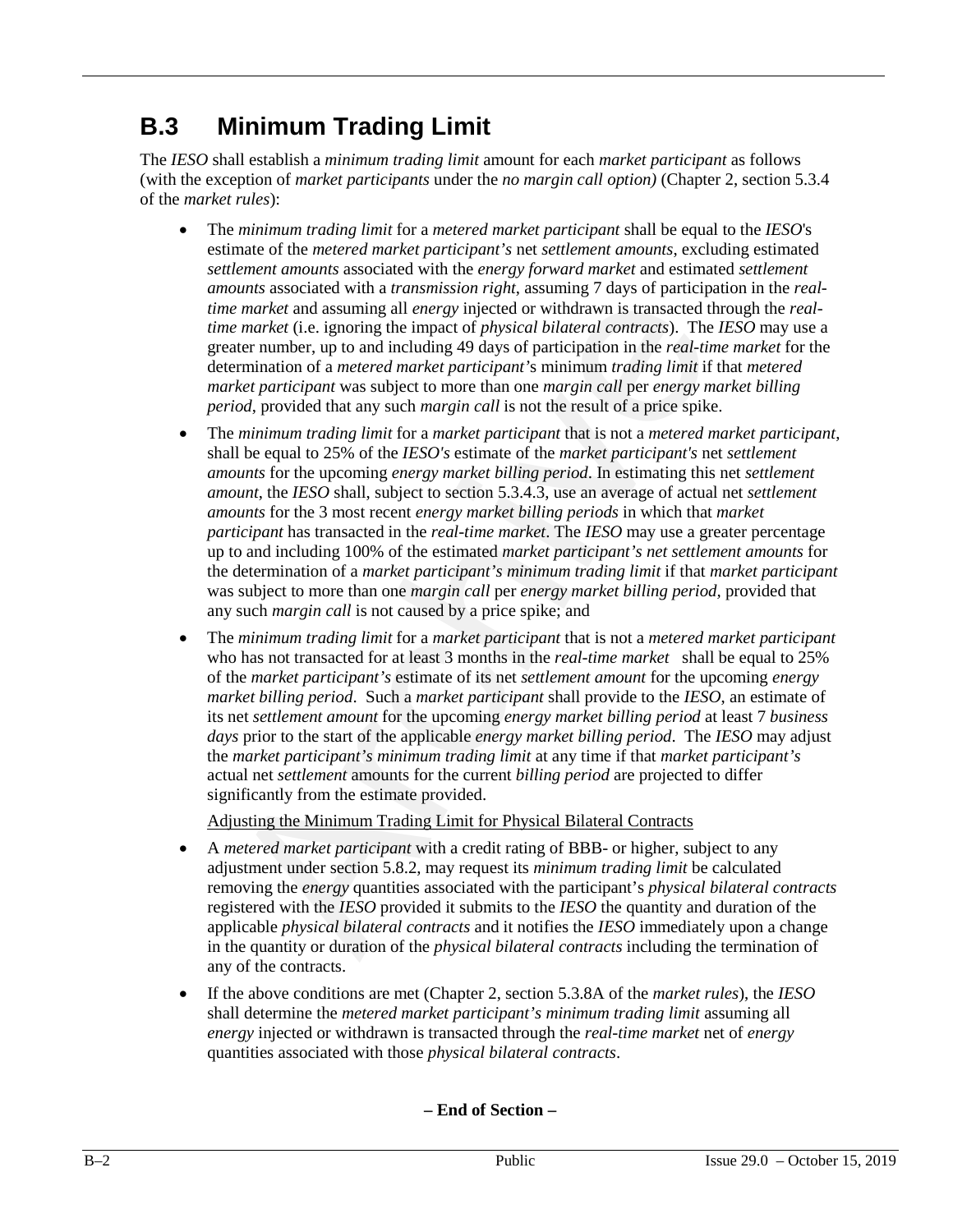# **Appendix C: Credit Ratings**

The reduction in the level of *prudential support obligation* relative to the *market participant's maximum net exposure* that can be applied by the *IESO* based on a *market participant's* credit rating is set out in the following tables (Chapter 2, section 5.8.1 and 5.8.1A of the market rules):

| Table C–1: Credit Rating Reductions for Non-Distributors                   |                                                             |  |
|----------------------------------------------------------------------------|-------------------------------------------------------------|--|
| <b>Credit Rating with Standard and Poor's</b><br><b>Rating Terminology</b> | Maximum allowable reduction in Prudential<br>Support $(\$)$ |  |
| AA- and above or equivalent                                                | 100% of maximum net exposure                                |  |
| $A$ -, $A$ , $A$ + or equivalent                                           | Greater of 90% of maximum net exposure or<br>\$37,500,000   |  |
| BBB-, BBB, BBB+ or equivalent                                              | Greater of 65% of maximum net exposure or<br>\$15,000,000   |  |
| BB-, BB, BB+ or equivalent                                                 | Greater of 30% of maximum net exposure or<br>\$4,500,000    |  |
| Below BB- or equivalent                                                    | $\boldsymbol{0}$                                            |  |
|                                                                            | Table C-2: Credit Rating Reductions for Distributors        |  |
| <b>Credit Rating with Standard and Poor's</b><br><b>Rating Terminology</b> | Maximum allowable reduction in Prudential<br>Support $(\$)$ |  |
| AA- and above or equivalent                                                | 100% of maximum net exposure                                |  |
| $A$ -, $A$ , $A$ + or equivalent                                           | Greater of 95% of maximum net exposure or<br>\$45,000,000   |  |
| BBB-, BBB, BBB+ or equivalent                                              | Greater of 80% of maximum net exposure or<br>\$22,500,000   |  |
| BB-, BB, BB+ or equivalent                                                 | Greater of 55% of maximum net exposure or                   |  |

|  |  |  | Table C-1: Credit Rating Reductions for Non-Distributors |
|--|--|--|----------------------------------------------------------|
|--|--|--|----------------------------------------------------------|

#### **Table C–2: Credit Rating Reductions for Distributors**

| <b>Credit Rating with Standard and Poor's</b><br><b>Rating Terminology</b> | <b>Maximum allowable reduction in Prudential</b><br>Support (\$) |
|----------------------------------------------------------------------------|------------------------------------------------------------------|
| AA- and above or equivalent                                                | 100% of <i>maximum</i> net exposure                              |
| $A-$ , $A$ , $A+$ or equivalent                                            | Greater of 95% of <i>maximum net exposure</i> or<br>\$45,000,000 |
| BBB-, BBB, BBB+ or equivalent                                              | Greater of 80% of <i>maximum net exposure</i> or<br>\$22,500,000 |
| $BB-, BB, BB+$ or equivalent                                               | Greater of 55% of <i>maximum net exposure</i> or<br>\$7,500,000  |
| Below BB- or equivalent                                                    | $\theta$                                                         |

**– End of Section –**